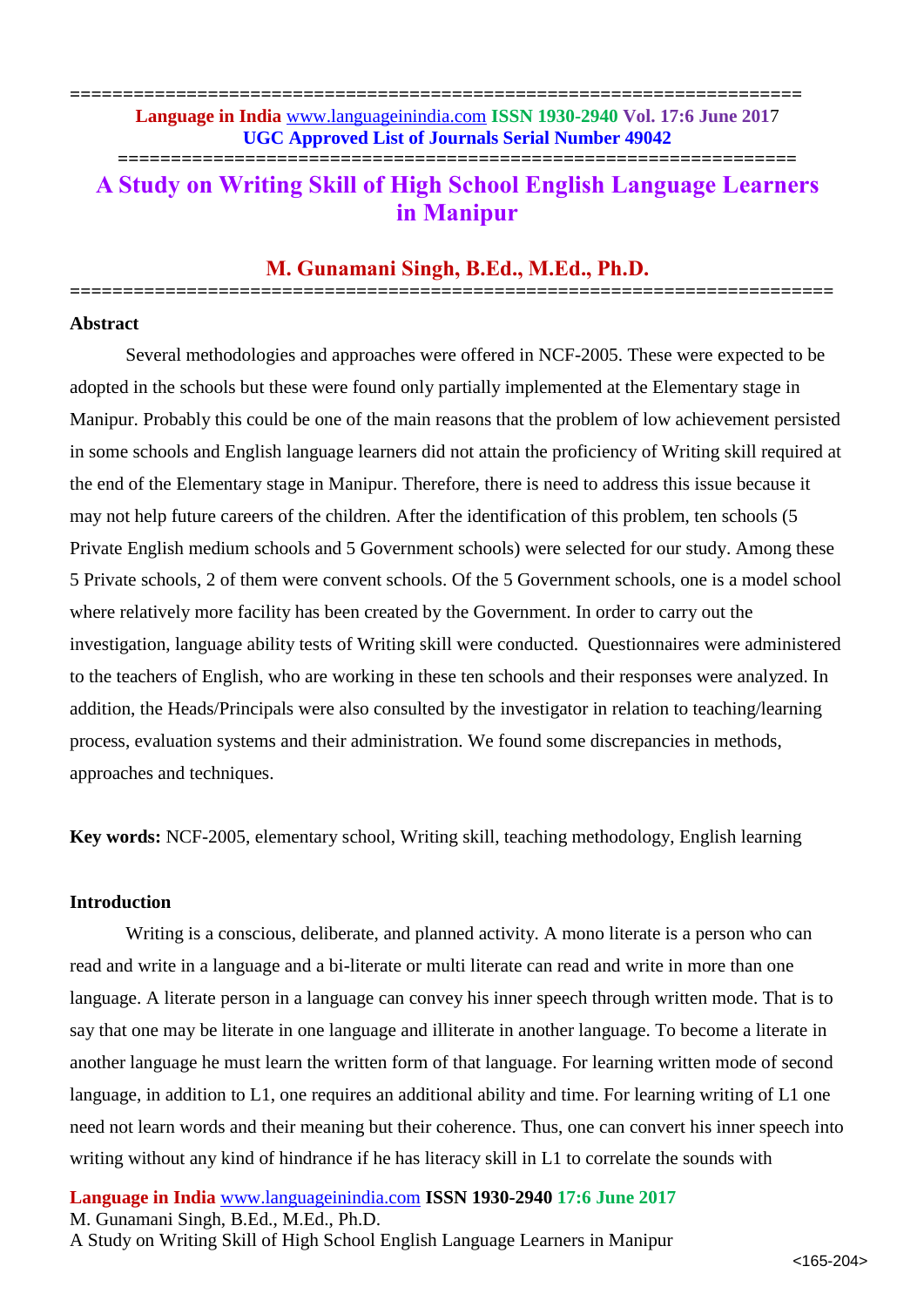graphemes and to sequence the graphemes into words, and words into sentences, cohering the sentences with meaning and ability to organize them in a readable manner. But, for learning writing of L2 one requires to learn deliberately and consciously each and every linguistic element through instruction or proper guidance. Further, the learning experience of L1 is different from that of L2. In the process of learning L2 writing, previous experience (that is L1) gets in the way of learning of writing in all the levels of L2. But for learning of L1 writing there is no such experience. Writing is a form of communication that allows students to put their feelings and ideas on paper, to organize their knowledge and beliefs into convincing arguments, and to convey meaning through well-constructed text. In its most advanced form, written expression can be as vivid as a work of art. As children learn the steps of writing, and as they build new skills upon old, writing evolves from the first simple sentences to elaborate stories and essays. Spelling, vocabulary, grammar, and organization come together and grow together to help the student demonstrate more advanced writing skill each year.

Writing is an outcome of a writing skill which refers to the writer's linguistic ability in making use of the mechanics of writing. Writing is permanent, but writing skill is transitory. The use of writing skill differs according to mental ability and language proficiency of the writer. A writer cannot produce the same kind of work which he already produced a few years back. The external experience realized by the five senses of writer and the intellectual delight attained by the five senses of the writer develops or undergoes some changes. As this is the backbone of the writing skill, the outcome also changed accordingly.

Rass (2001) investigated an approach which he entitled as (Integrated Reading and writing for effective Language Teaching". The objective of the study was to integrate reading and writing course, so that learners could write more freely, naturally and fluently while acquainting them with the literature in English language.

Subramanian (2002) has evaluated the linguistic skills of the graduate students in English. He has evaluated all the four linguistic skills, listening, speaking, reading and writing. However, he has dealt with in detail only the writing skill of the graduate students. He has identified, in his study the phonological, grammatical and orthographical errors in productive skills and in the comprehension skills he has identified the recalling ability of words and sentences. Moreover, he recommended that the group discussion, language games should be encouraged in the class hours and introducing the audiovisual instrument for language teaching would be good and wise at collegiate level.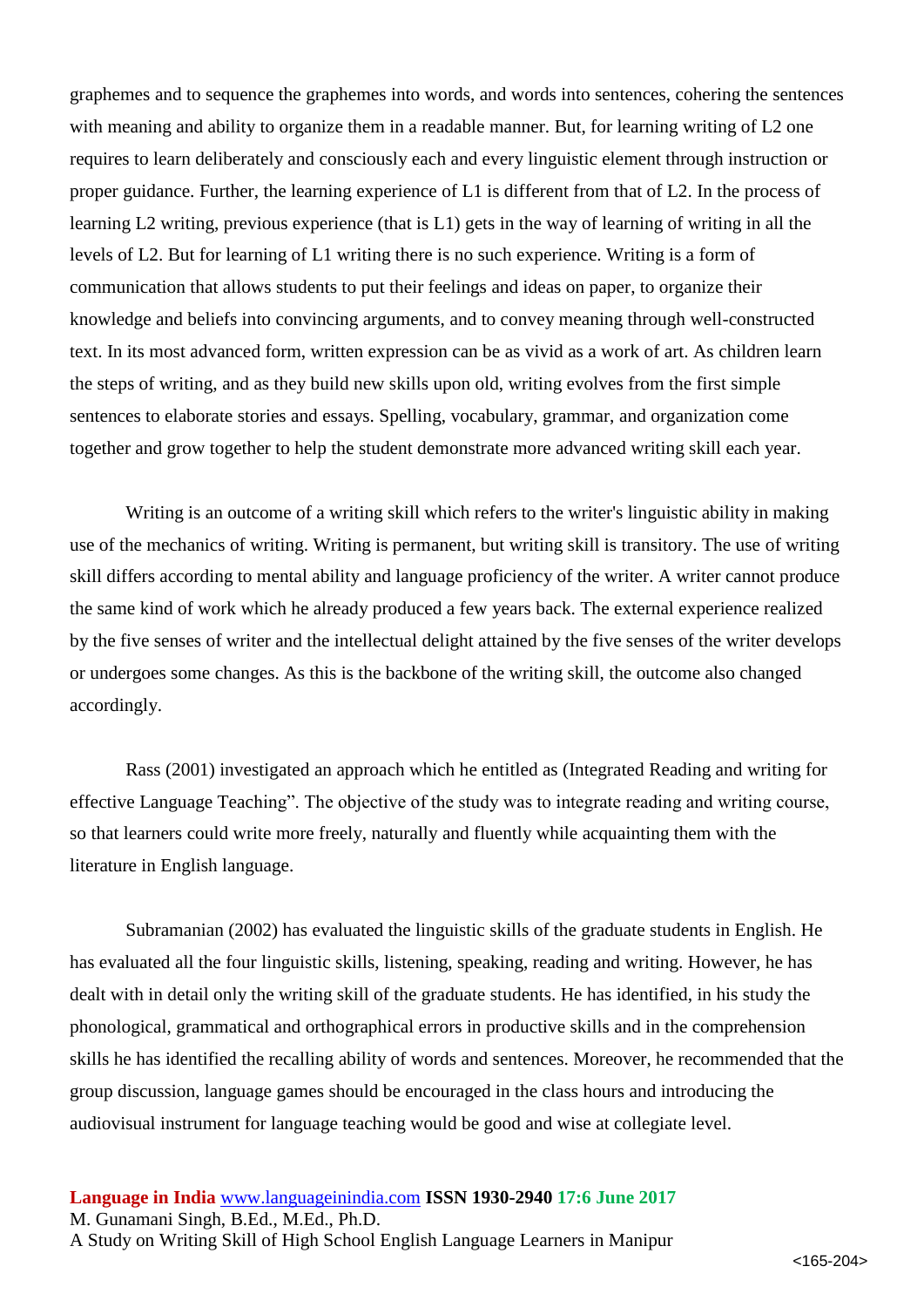Girish (2002) evaluated language skills in English as second language of class vii standard in Chikkammangalore city and found that there was a significant relationship between reading and writing skills; and speaking and writing skills. Most of them found difficulty in spelling and legible handwriting. Most of them were found to lack continuity and sequencing of their expression in both speaking and writing skills.

Several studies had been conducted to find out the teaching/learning process of English in Manipur. Singh (2002) explored the problem, prospect and status of English in Manipur in his research "A Critical Scrutiny of the Position, Problems and Prospects of English in Manipur". Devi (2006) explored the difference between the sentence structures in English and Manipuri language in her research "Sentence structure in English and Manipuri Language', A contrastive study. Sujeta Beishamayum (2010) explored linguistic problems in learning English language in her research "communication and linguistic problems faced by Meiteiron speakers in learning English language." However, there is no study available with regard to the study of low achievement of Listening skill in Manipur. This paper is an attempt to see whether the Listening skill of the students is really low or not. Before we begin the analysis of the problem it is important that we need to understand the methodologies and approaches in the teaching/learning process of English which were recommended in NCF 2005. Since we have not seen much improvement in learning English in schools in Manipur, we will make an attempt to examine the probable factors that lead to low achievement of English learners.

One of the probable reasons for this low achievement could be that teachers have not fully understood or they were not aware of the methods and approaches recommended in NCF-2005, even though Government imparted training to Government school teachers through SSA, School Education Department and SCERT, Government of Manipur. It was also found that there were no teachers specifically appointed for teaching English in the Primary and Upper Primary Government schools (Elementary schools). For example, teachers of Mathematics and Science were found teaching English in the Government schools. We could see an ad hoc policy in teaching English that head teachers/Principals deputed the teachers of Mathematics and Science to attend the training programmes in English.

In the light of the above background, we will investigate the root causes of low achievement of English language learners in the Writing skill at the elementary stage in Manipur. The identification of this problem not only helps the learners to develop better Writing skill, but it also could be of use to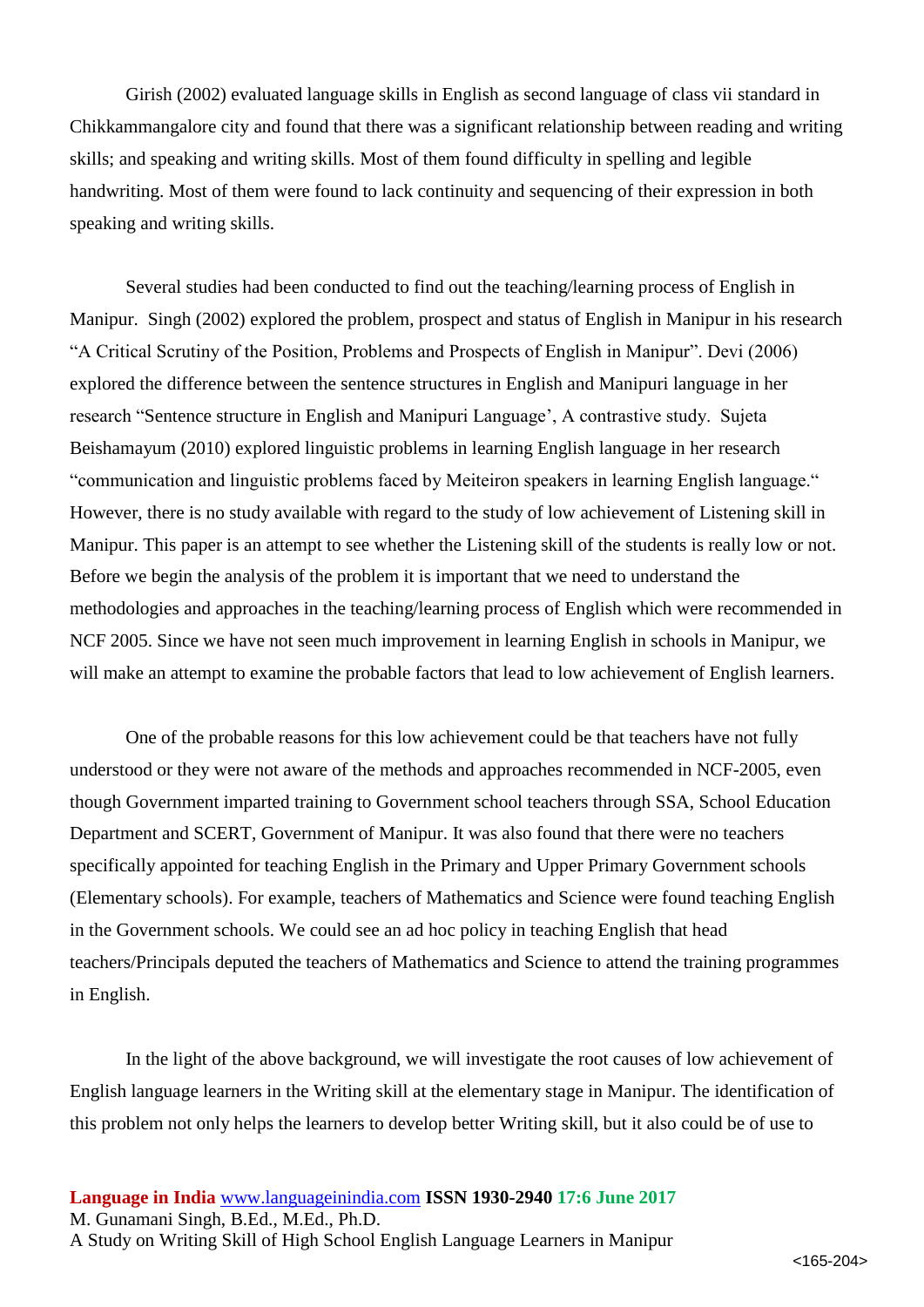teachers. The findings of this study may be useful to teachers and teacher educators in choosing relevant methods and approaches at the lower and upper Primary stages in Manipur.

#### **The Structure of the Paper**

In section 1.1, we will discuss the methodology adopted in the study while section 1.2 deals with the analysis of language ability tests. In the next section 1.3, responses of questionnaire from the teachers are examined. This is followed by section 1.4, where we discuss the findings of the study conducted. In the section 1.5, we conclude with some of remedial measures in order to enhance the proficiency of the students in Writing skill.

#### **Methodology**

For this research, we initially planned to take up 400 students of VIII standard, taking 40 students from each school for collection of data. But we could not get the number of students we had stipulated earlier for our study since there was less number of enrollment in some Government schools. It was surprisingly found while collecting data that out of the 5 Government schools we approached, only one school in the serial number 10 has got more than 40 students. This school is a model school to which more attention is given by the Government to create facilities, etc. The total number of students we could finally get as a sample of our study was only 290.

First, the students will be given a language ability test consisting of 5 Writing skill test items. These test items did not cover Phonetic aspect of Writing skill. The proficiency of the students is assessed on the four grade points. If the school attains 85% to 100 % the school is rated as "Excellent", while the school secures 75% to 84% it is graded "Very good". It is followed by next grade "Good" if the school attains 60% to 74%. Finally the school which has 40% to 59% is rated as 'Weak'.

Secondly, the questionnaires consisting of 100 questions were administered to the teachers who were teaching English subjects in the respective schools. The responses of the teachers were analyzed. Among 100 questions in the questionnaires, we focused only on 30 main teaching points.

Serial numbers 1 - 5 are Private English medium schools. Number of students in the serial numbers in  $1 - 5 = 200$ Serial numbers 6 - 10 are Government schools. Number of students in the serial numbers in  $6-10 = 90$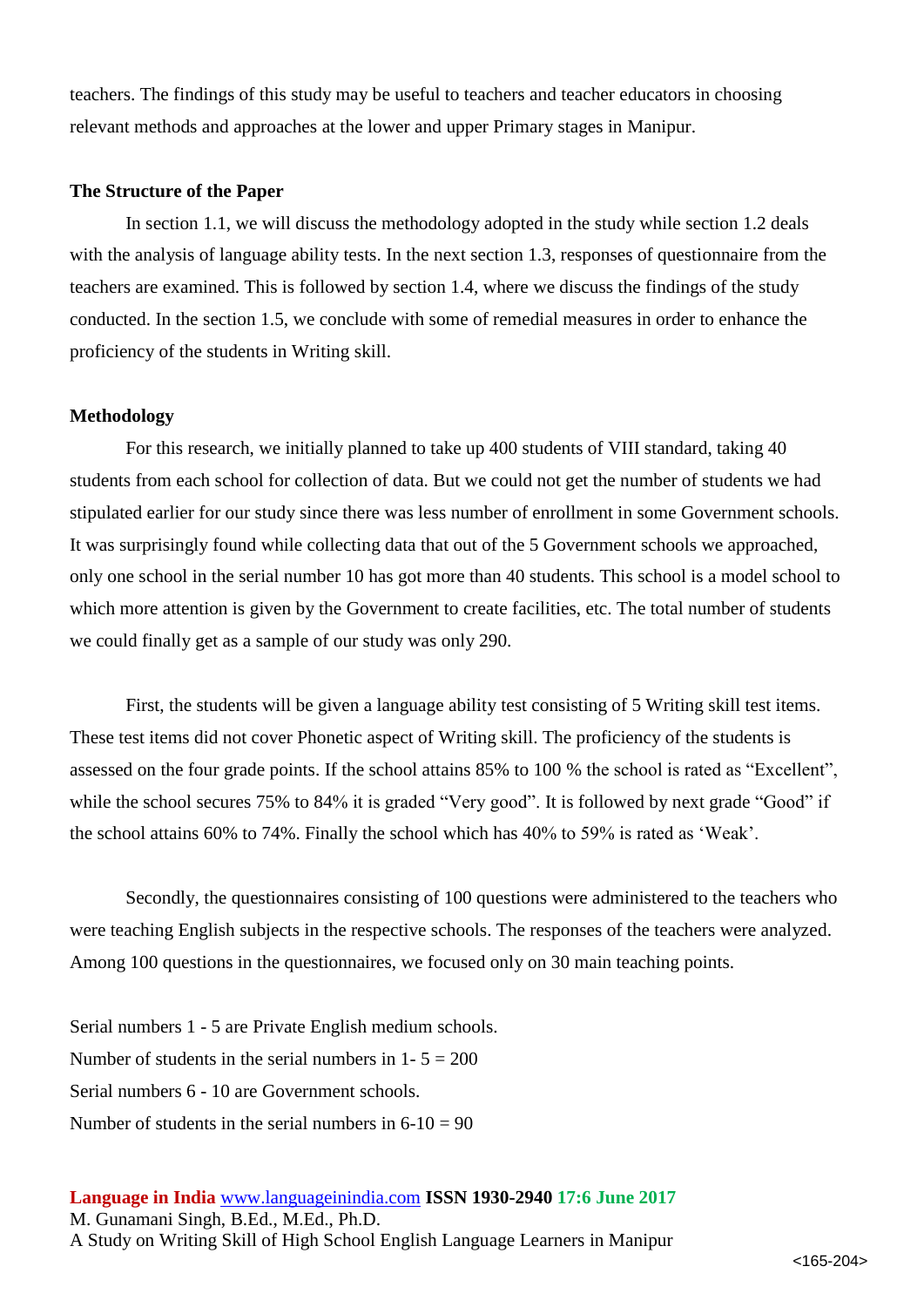| SI.            |                                                    |                                 | <b>Number of the students</b> |       |
|----------------|----------------------------------------------------|---------------------------------|-------------------------------|-------|
| N <sub>0</sub> | Name of the schools                                | <b>Medium of</b><br>instruction | selected                      |       |
| $\bullet$      |                                                    |                                 | <b>Boys</b>                   | Girls |
| 1.             | Nirmalabas High school<br>(Imphal West)            | English                         |                               | 40    |
| 2.             | St. George High School<br>(Imphal East)            | English                         | 20                            | 20    |
| 3.             | <b>IPS</b><br>(Imphal West)                        | English                         | 20                            | 20    |
| 4.             | Ever Green High School<br>(Thoual district)        | English                         | 20                            | 20    |
| 5.             | Paradise High School (Thoual district)             | English                         | 20                            | 20    |
| 6.             | Ngasi Rastrapili Girl High School<br>(Imphal West) | Manipuri                        |                               | 10    |
| 7.             | Kwakeithel Girls High School<br>(Imphal West)      | Manipuri                        |                               | 16    |
| 8.             | Thangmeiban Lilasingkhongnangkhong High School     | Manipuri                        |                               | 14    |
|                | (Imphal East)                                      |                                 |                               |       |
| 9.             | Meitei Mayek high School<br>(Imphal West)          | Manipuri                        |                               | 10    |
| 10.            | Wangkhei High School<br>(Imphal East)              | English                         |                               | 40    |
|                | <b>Total no. of students</b>                       |                                 | 80                            | 210   |

**Grand total =** 

### **80+210 = 290**

#### **Test items of Writing skill and test patterns given in table 1:**

Though there are many types of writing, this research will focus only on Precis writing, Letter writing, Paragraph writing, Narrative writing, Essay writing and Descriptive writing. Like in the previous tests, the assessment of grades would remain the same.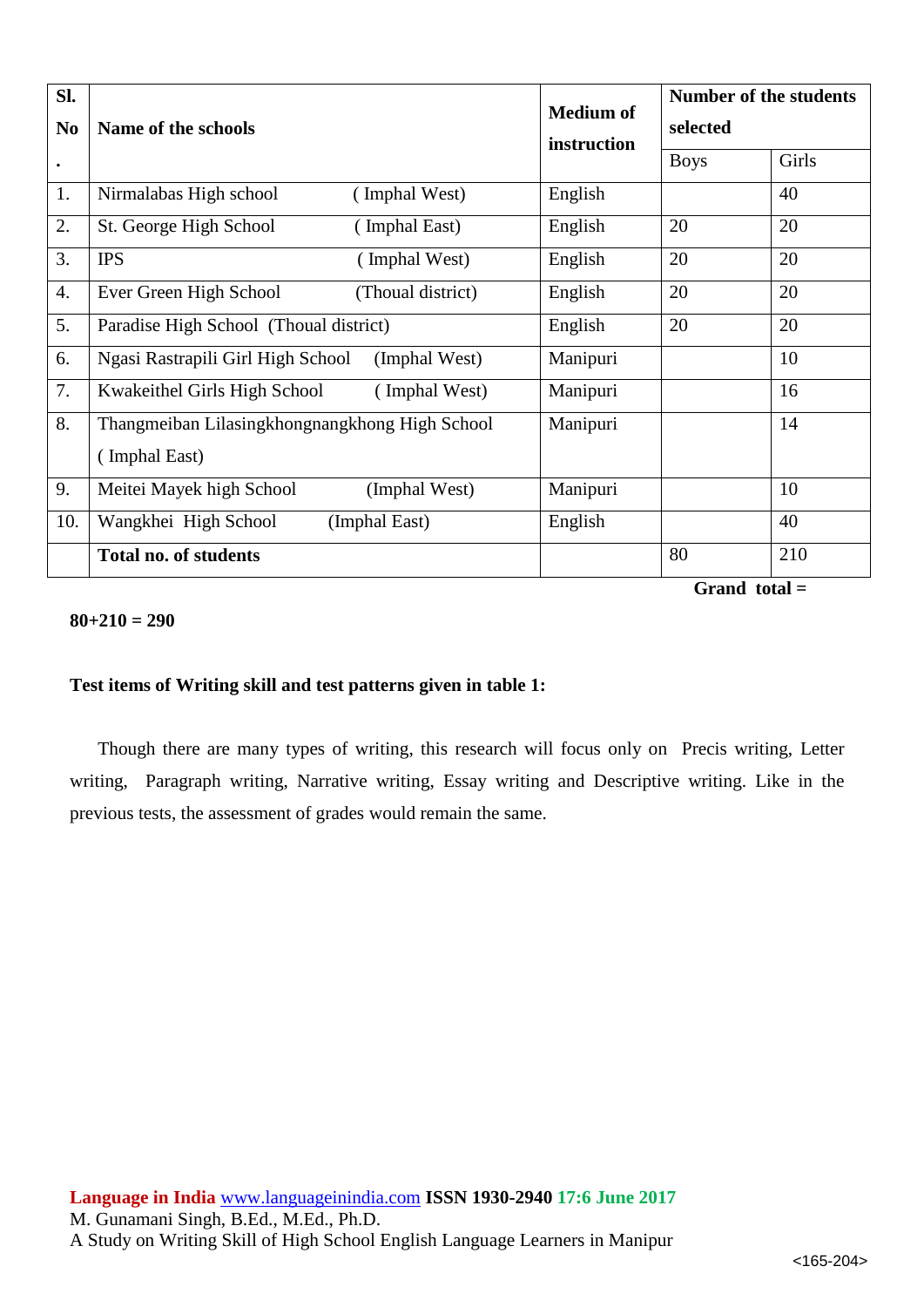| <b>Test</b>  | <b>Types of Test</b> | Mode of questions or         | <b>Skill type of writing</b> |
|--------------|----------------------|------------------------------|------------------------------|
| items.       |                      | answering                    |                              |
|              |                      |                              |                              |
| $\mathbf{1}$ | Precis writing       | Precis writing of given      | Precis writing skill         |
|              |                      | passages                     |                              |
| 2.           | Paragraph writing    | Paragraph writing of a given | Paragraph writing skill      |
|              |                      | topic "Your favourite"       |                              |
|              |                      | hobby"                       |                              |
| 3.           | Essay writing        |                              | Essay writing skill          |
|              |                      | Essay writing of "Mobile"    |                              |
| 4.           | Narrative writing    |                              | Narrative writing skill      |
|              |                      | "Unemployment problem"       |                              |
| 5.           | Letter writing       |                              | Letter writing skill         |
|              |                      | Letter to friends and news   |                              |
| 6            | Descriptive writing  | editor.                      | Descriptive writing skill    |
|              |                      | An accident you met          |                              |

For the assessment of Writing skill, we will employ the following test items: Pricies writing, Paragraph writing, Essay writing, Narrative writing, Letter writing, Descriptive writing. The proficiency of the students will be assessed on the four grade points as mentioned above.

| <b>Test</b> | <b>Types of Test</b> | Mode of questions or                        | <b>Skill type of writing</b> |
|-------------|----------------------|---------------------------------------------|------------------------------|
| items.      |                      | answering                                   |                              |
| 1           | Precis writing       | Precis writing of given<br>passages         | Precis writing skill         |
| 2.          | Paragraph writing    | Paragraph writing of a<br>given topic "Your | Paragraph writing<br>skill   |
|             |                      | favourite hobby"                            |                              |
| 3.          | Essay writing        | Essay writing of "<br>Mobile"               | Essay writing skill          |
| 4.          | Narrative writing    |                                             |                              |
| 5.          | Letter writing       | "Unemployment<br>problem"                   | Narrative writing<br>skill   |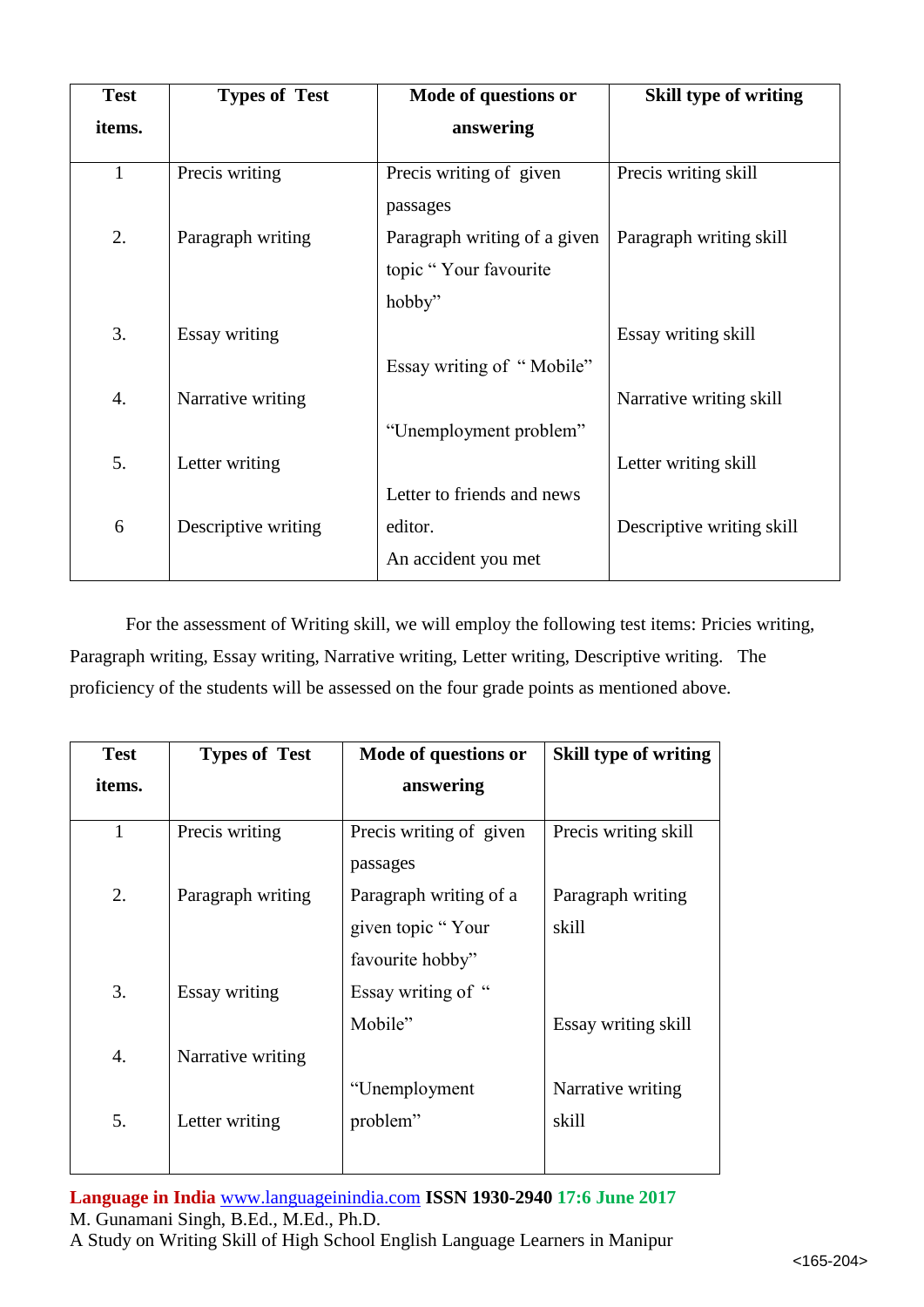| 6 | Descriptive writing | Letter to friends and | Letter writing skill |
|---|---------------------|-----------------------|----------------------|
|   |                     | news editor.          |                      |
|   |                     | An accident you met   | Descriptive writing  |
|   |                     |                       | skill                |
|   |                     |                       |                      |
|   |                     |                       |                      |
|   |                     |                       |                      |
|   |                     |                       |                      |
|   |                     |                       |                      |

# **Table 1.**

# **Result of Writing Skill Tests Displayed in the Following Tables (2 to 7):**

The performance of the schools in the test item number 1 of Writing Skill in the table 2 is as follows:

# **Test item 1: Precis Writing**

| SI.            | Name of the        | <b>Numbe</b> | No of            | No of         | No of                  |                | Performance in     |     |
|----------------|--------------------|--------------|------------------|---------------|------------------------|----------------|--------------------|-----|
| no.            | schools            | r of the     | "Excelle         | "Good         | $\textsf{G}\textsf{G}$ |                | percentage $(\% )$ |     |
|                |                    | student      | nt"              | ,,            | Poor                   | X1             | $\mathbf{X2}$      | X3  |
|                |                    | ${\bf S}$    | perform          | perfor        | ,,                     |                |                    |     |
|                |                    |              | ance             | mance         | perfo                  |                |                    |     |
|                |                    |              | X1               | $\mathbf{X}2$ | rman                   |                |                    |     |
|                |                    |              |                  |               | ce                     |                |                    |     |
|                |                    |              |                  |               | X3                     |                |                    |     |
| $\mathbf{1}$   | Nirmalabas         | 40           | $\overline{0}$   | 31            | 9                      | $\overline{0}$ | 78%                | 22% |
|                | <b>High School</b> |              |                  |               |                        |                |                    |     |
| $\overline{2}$ | St. George         | 40           | $\overline{0}$   | 30            | 10                     | $\overline{0}$ | 75%                | 25% |
|                | High School,       |              |                  |               |                        |                |                    |     |
|                | <b>Imphal West</b> |              |                  |               |                        |                |                    |     |
| 3              | IPS, Imphal        | 40           |                  | 30            | 10                     | $\overline{0}$ | 75%                | 25% |
|                | West               |              | $\theta$         |               |                        |                |                    |     |
| $\overline{4}$ | Ever Green         | 40           | $\boldsymbol{0}$ | 30            | 10                     | $\overline{0}$ | 75%                | 25% |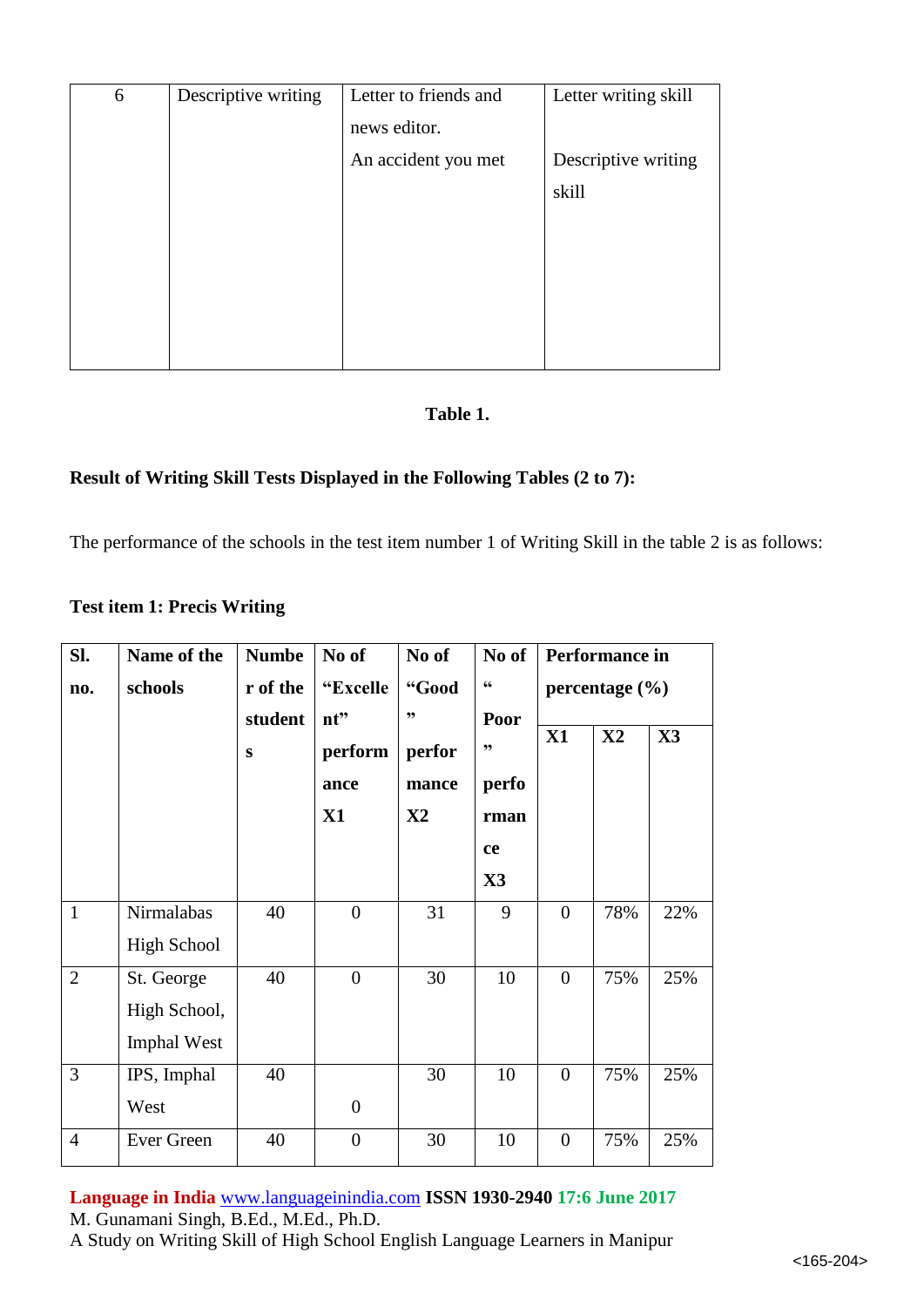|        | School,            |    |                  |                |    |                  |     |     |
|--------|--------------------|----|------------------|----------------|----|------------------|-----|-----|
|        | Thoubal            |    |                  |                |    |                  |     |     |
| 5      | Paradise           | 40 | $\boldsymbol{0}$ | 28             | 12 | $\overline{0}$   | 70% | 30% |
|        | High School,       |    |                  |                |    |                  |     |     |
|        | Thoubal            |    |                  |                |    |                  |     |     |
| 6      | Ngasi              | 10 | $\boldsymbol{0}$ | $\overline{4}$ | 6  | $\mathbf{0}$     | 40  | 60% |
|        | Rastrapili         |    |                  |                |    |                  |     |     |
|        | High School,       |    |                  |                |    |                  |     |     |
|        | Imphal West        |    |                  |                |    |                  |     |     |
| $\tau$ | Kwakeithel         | 16 | $\boldsymbol{0}$ | 8              | 8  | $\overline{0}$   | 50% | 50% |
|        | Girl's High        |    |                  |                |    |                  |     |     |
|        | School,            |    |                  |                |    |                  |     |     |
|        | Imphal West        |    |                  |                |    |                  |     |     |
| 8      | Meitei             | 10 | $\boldsymbol{0}$ | $\overline{4}$ | 6  | $\boldsymbol{0}$ | 40% | 40% |
|        | Mayak High         |    |                  |                |    |                  |     |     |
|        | School,            |    |                  |                |    |                  |     |     |
|        | <b>Imphal East</b> |    |                  |                |    |                  |     |     |
| 9      | Lilashing          | 14 | $\boldsymbol{0}$ | 8              | 6  | $\mathbf{0}$     | 57% | 43% |
|        | Khongnangk         |    |                  |                |    |                  |     |     |
|        | hong High          |    |                  |                |    |                  |     |     |
|        | School,            |    |                  |                |    |                  |     |     |
|        | Imphal West        |    |                  |                |    |                  |     |     |
| 10     | Wangkhei           | 40 | $\boldsymbol{0}$ | 30             | 10 | $\boldsymbol{0}$ | 75% | 25% |
|        | High School,       |    |                  |                |    |                  |     |     |
|        | Imphal East.       |    |                  |                |    |                  |     |     |

### **Table 2.**

The result of first question of Test item 1 "**Precis Writing**" as shown in the table 2 indicates that Nirmalabas High School attaining 78% correct ranked the best performer in this test while St. George High School, IPS, Evergreen High School and Wangkhei High School are in the same grade "Good". The schools securing only 40% correct answers in the serial numbers 6 and 8 in the table above are the weakest.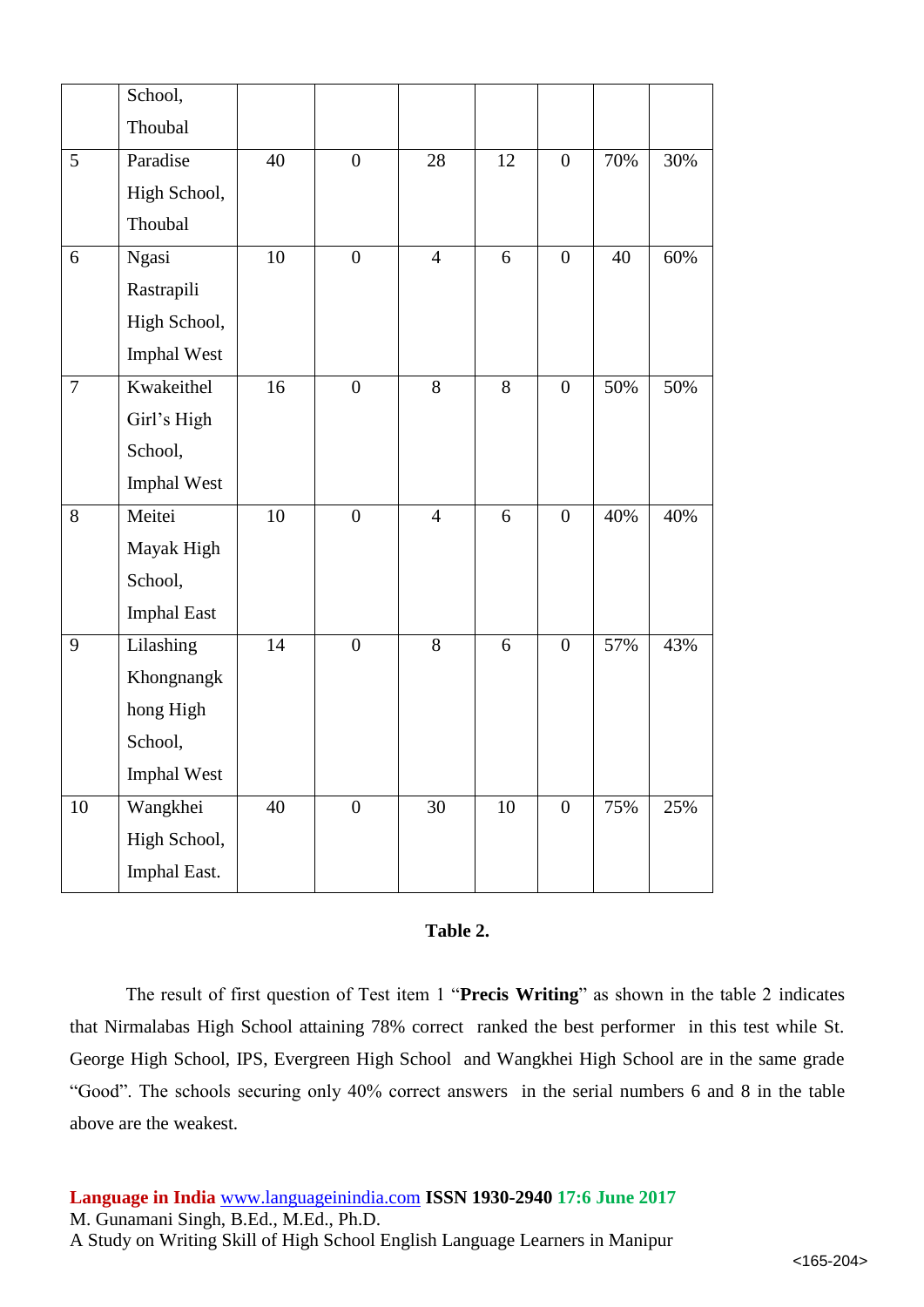# **Test item 2: Paragraph Writing**

**Instruction:** The students are asked to write paragraph of the following topic.

Given question 1: Write a paragraph of the topic "Your favourite hobby".

**The performance of the schools in the test item number 2 of Writing skill in the table 3 as follows:**

| SI.            | Name of the        | <b>Numbe</b> | No of            | No of         | No of                     |                  | Performance in     |                |
|----------------|--------------------|--------------|------------------|---------------|---------------------------|------------------|--------------------|----------------|
| no.            | schools            | r of the     | "Excelle         | "Good         | $\textsf{G}\textsf{G}$    |                  | percentage $(\% )$ |                |
|                |                    | student      | nt"              | ,,            | Poor                      |                  |                    |                |
|                |                    | ${\bf S}$    | perform          | perfor        | $\boldsymbol{\mathsf{y}}$ | X1               | $\mathbf{X}2$      | $\mathbf{X}$ 3 |
|                |                    |              | ance             | mance         | perfo                     |                  |                    |                |
|                |                    |              | X1               | $\mathbf{X}2$ | rman                      |                  |                    |                |
|                |                    |              |                  |               | ce                        |                  |                    |                |
|                |                    |              |                  |               | $\mathbf{X}3$             |                  |                    |                |
| $\mathbf{1}$   | Nirmalabas         | 40           | $\boldsymbol{0}$ | 30            | 10                        | $\boldsymbol{0}$ | 75%                | 25%            |
|                | <b>High School</b> |              |                  |               |                           |                  |                    |                |
| $\overline{2}$ | St. George         | 40           | $\boldsymbol{0}$ | 28            | 12                        | $\overline{0}$   | 70%                | 30%            |
|                | High School,       |              |                  |               |                           |                  |                    |                |
|                | <b>Imphal West</b> |              |                  |               |                           |                  |                    |                |
| 3              | IPS, Imphal        | 40           |                  | 28            | 12                        | $\overline{0}$   | 70%                | 30%            |
|                | West               |              | $\boldsymbol{0}$ |               |                           |                  |                    |                |
| $\overline{4}$ | Ever Green         | 40           | $\boldsymbol{0}$ | 26            | 14                        | $\boldsymbol{0}$ | 65%                | 35%            |
|                | School,            |              |                  |               |                           |                  |                    |                |
|                | Thoubal            |              |                  |               |                           |                  |                    |                |
| 5              | Paradise           | 40           | $\boldsymbol{0}$ | 26            | 14                        | $\overline{0}$   | 65%                | 35%            |
|                | High School,       |              |                  |               |                           |                  |                    |                |
|                | Thoubal            |              |                  |               |                           |                  |                    |                |
| 6              | Ngasi              | 10           | $\boldsymbol{0}$ | 4             | 6                         | $\boldsymbol{0}$ | 40%                | $60\%$         |
|                | Rastrapili         |              |                  |               |                           |                  |                    |                |
|                | High School,       |              |                  |               |                           |                  |                    |                |
|                | Imphal West        |              |                  |               |                           |                  |                    |                |
| $\tau$         | Kwakeithel         | 16           | $\mathbf{0}$     | 8             | 8                         | $\overline{0}$   | 50%                | 50%            |
|                | Girl's High        |              |                  |               |                           |                  |                    |                |
|                | School,            |              |                  |               |                           |                  |                    |                |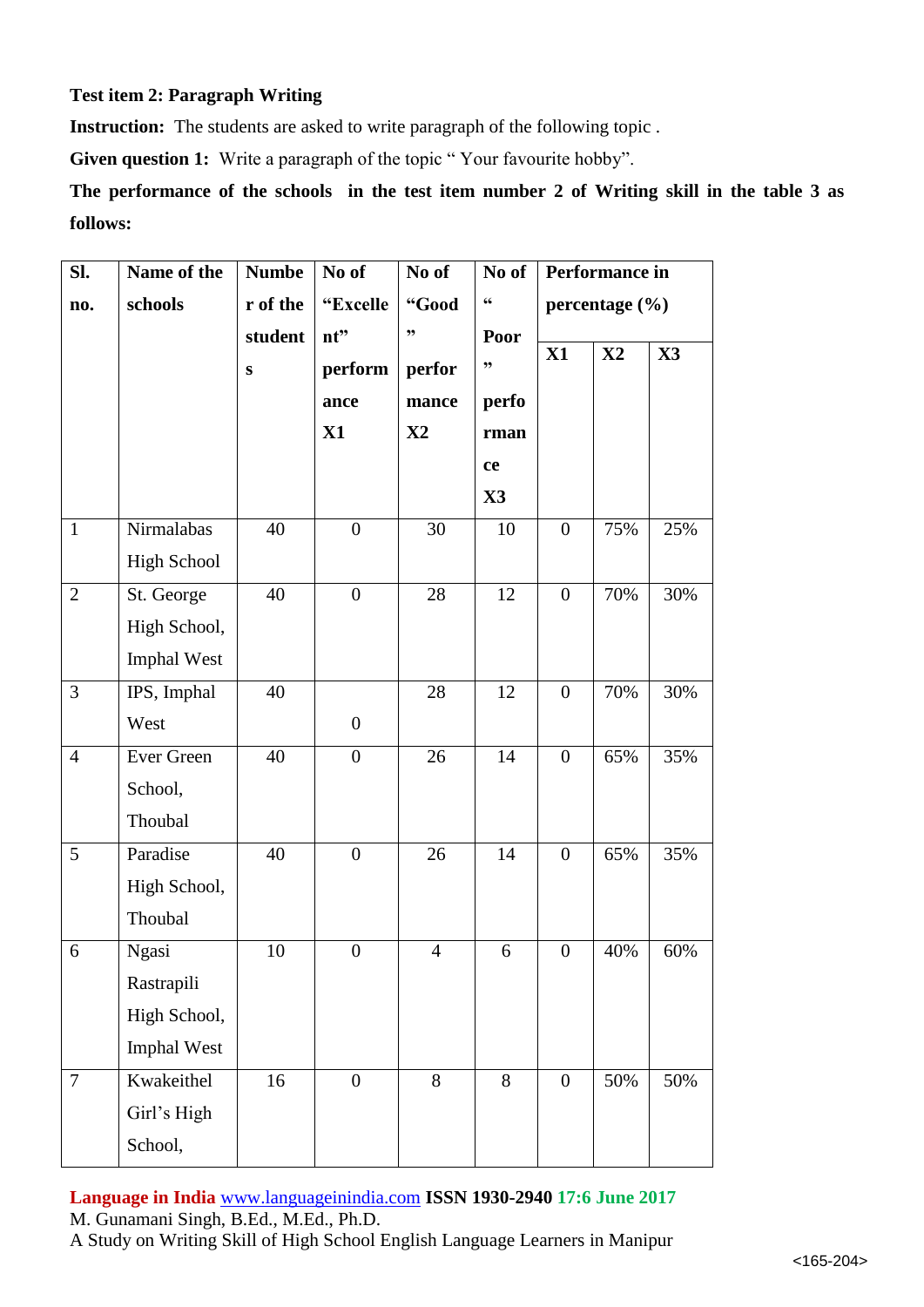|    | <b>Imphal West</b> |    |                |                |    |                  |     |     |
|----|--------------------|----|----------------|----------------|----|------------------|-----|-----|
| 8  | Meitei             | 10 | $\overline{0}$ | 3              | 7  | $\overline{0}$   | 30% | 70% |
|    | Mayak High         |    |                |                |    |                  |     |     |
|    | School,            |    |                |                |    |                  |     |     |
|    | <b>Imphal East</b> |    |                |                |    |                  |     |     |
| 9  | Lilashing          | 14 | $\overline{0}$ | $\overline{7}$ | 7  | $\boldsymbol{0}$ | 50% | 50% |
|    | Khongnangk         |    |                |                |    |                  |     |     |
|    | hong High          |    |                |                |    |                  |     |     |
|    | School,            |    |                |                |    |                  |     |     |
|    | <b>Imphal West</b> |    |                |                |    |                  |     |     |
| 10 | Wangkhei           | 40 | $\overline{0}$ | 28             | 12 | $\mathbf{0}$     | 70% | 30% |
|    | High School,       |    |                |                |    |                  |     |     |
|    | Imphal East.       |    |                |                |    |                  |     |     |

### **Table 3**

The second test of Test item 2 "Paragraph writing" as shown in the Table 3 indicates that the performance of Nirmalabas High School attaining "Good" grade ranked the best performer in this test while St. George High School, IPS and Wangkhei High School are in the same grade with 70% correct answers. Like in the previous test item 2, the schools securing only 40% correct answers in the serial number 6n in the table above is the weakest.

### **Test item 3. Essay Writing**

**Instruction:** The students are asked to write essays of the following topic.

**Question 1**: Write an essay of " Mobile".

The performance of the schools in the test item number 3 of Writing skill in the table 4 is as follows:

| SI.            | Name of the     | <b>Numbe</b> | No of          | No of  | No of "        |                | Performance in     |                |
|----------------|-----------------|--------------|----------------|--------|----------------|----------------|--------------------|----------------|
| no.            | schools         | r of the     | "Excelle       | "Good  | Poor"          |                | percentage $(\% )$ |                |
|                |                 | studen       | nt"            | , 9    | perfor         | X1             | $\mathbf{X}2$      | $\mathbf{X}$ 3 |
|                |                 | ts           | perform        | perfor | mance          |                |                    |                |
|                |                 |              | ance           | mance  | $\mathbf{X}$ 3 |                |                    |                |
|                |                 |              | X1             | X2     |                |                |                    |                |
| $\mathbf{1}$   | Nirmalabas High | 40           | $\overline{0}$ | 28     | 12             | $\overline{0}$ | 70%                | 30%            |
|                | School          |              |                |        |                |                |                    |                |
| $\overline{2}$ | St. George High | 40           | $\overline{0}$ | 26     | 14             | $\theta$       | 65%                | 35%            |

**Language in India** [www.languageinindia.com](http://www.languageinindia.com/) **ISSN 1930-2940 17:6 June 2017** M. Gunamani Singh, B.Ed., M.Ed., Ph.D.

A Study on Writing Skill of High School English Language Learners in Manipur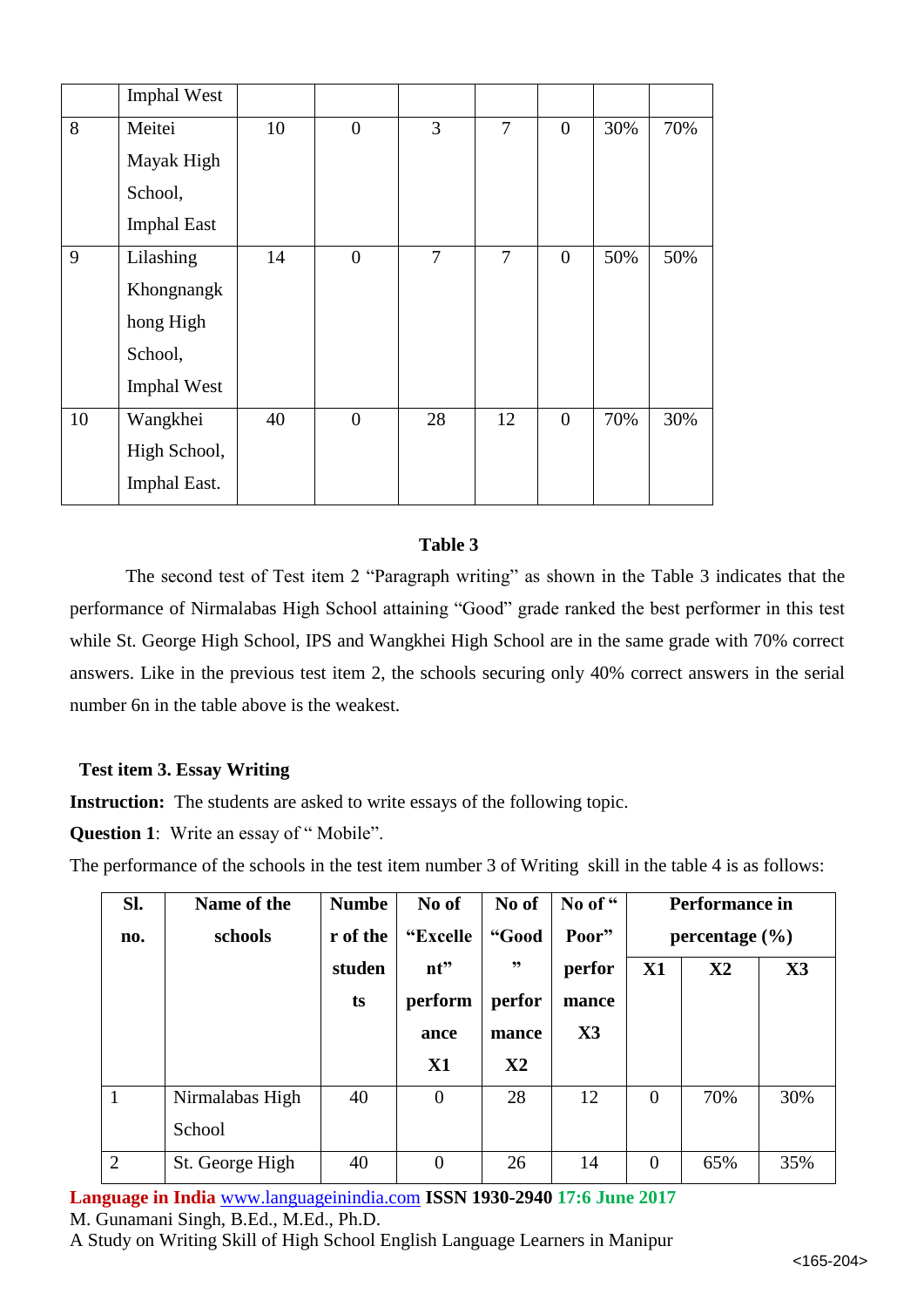|                | School, Imphal     |    |                  |                |                |                  |        |     |
|----------------|--------------------|----|------------------|----------------|----------------|------------------|--------|-----|
|                | West               |    |                  |                |                |                  |        |     |
| $\overline{3}$ | IPS, Imphal West   | 40 |                  | 26             | 14             | $\overline{0}$   | 65%    | 35% |
|                |                    |    | $\boldsymbol{0}$ |                |                |                  |        |     |
| $\overline{4}$ | Ever Green         | 40 | $\overline{0}$   | 26             | 14             | $\overline{0}$   | 65%    | 35% |
|                | School, Thoubal    |    |                  |                |                |                  |        |     |
| $\overline{5}$ | Paradise High      | 40 | $\overline{0}$   | 24             | 26             | $\overline{0}$   | $60\%$ | 40% |
|                | School, Thoubal    |    |                  |                |                |                  |        |     |
| 6              | Ngasi Rastrapili   | 10 | $\overline{0}$   | $\overline{2}$ | $\overline{8}$ | $\boldsymbol{0}$ | 20%    | 80% |
|                | High School,       |    |                  |                |                |                  |        |     |
|                | Imphal West        |    |                  |                |                |                  |        |     |
| $\overline{7}$ | Kwakeithel Girl's  | 16 | $\overline{0}$   | 6              | 10             | $\overline{0}$   | 38%    | 62% |
|                | High School,       |    |                  |                |                |                  |        |     |
|                | Imphal West        |    |                  |                |                |                  |        |     |
| 8              | Meitei Mayak       | 10 | $\overline{0}$   | $\overline{3}$ | $\overline{7}$ | $\overline{0}$   | 30%    | 70% |
|                | High School,       |    |                  |                |                |                  |        |     |
|                | <b>Imphal East</b> |    |                  |                |                |                  |        |     |
| 9              | Lilashing          | 14 | $\overline{0}$   | $\overline{4}$ | 10             | $\overline{0}$   | 29%    | 71% |
|                | Khongnangkhong     |    |                  |                |                |                  |        |     |
|                | High School,       |    |                  |                |                |                  |        |     |
|                | Imphal West        |    |                  |                |                |                  |        |     |
| 10             | Wangkhei High      | 40 | $\overline{0}$   | 26             | 14             | $\overline{0}$   | 65%    | 35% |
|                | School, Imphal     |    |                  |                |                |                  |        |     |
|                | East.              |    |                  |                |                |                  |        |     |

### **Table 4**

The result of this test as shown in the table 4 indicates that the performance of all the schools is almost same as in the previous test item 2.The Government school (Wangkhei High School) in the serial 10 achieves better than the remaining Government schools in the serial numbers 6 to 9. Nirmalabas High School ranked the best achieving school attaining 70% correct answers while St. George High School, IPS, Evergreen High school and Wangkhei High School attain the same 55% correct answers. Like in the previous test item 3, the weakest of all the schools is the one (Ngasi Rastralipi High School) in the serial.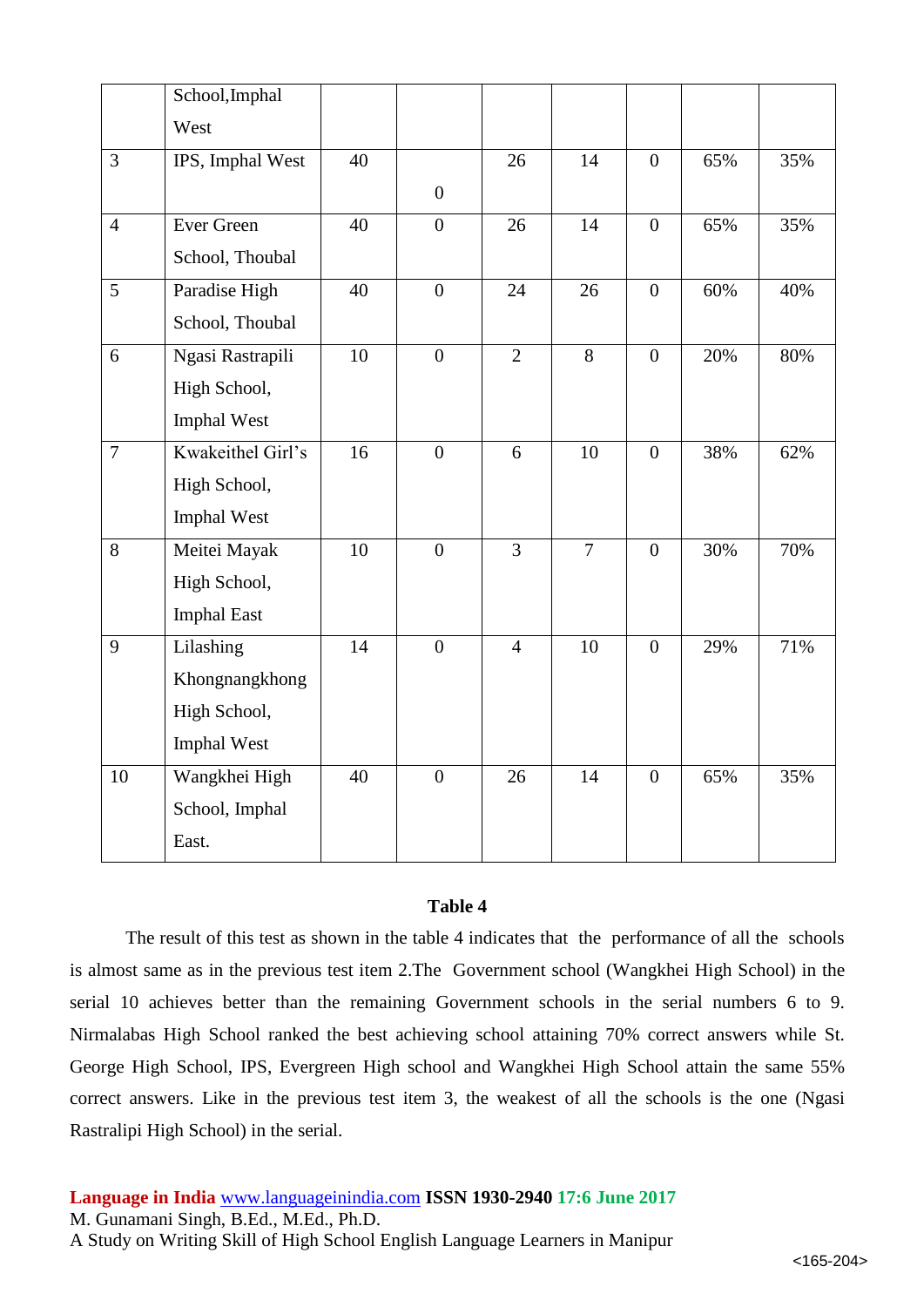**Test item 4 : Narrative Writing**

**Instruction:** The students are asked to write an essay of the following topic.

**Given question 1** : The students are asked to write an essay of "Unemployment problem in Manipur".

The performance of the schools in the test item number 4 of Writing skill in the table 5 isas follows:

| Sl.             | Name of     | <b>Numbe</b> | No of            | No of          | No of         |                  | Performance in     |               |
|-----------------|-------------|--------------|------------------|----------------|---------------|------------------|--------------------|---------------|
| no.             | the schools | r of the     | "Excelle         | "Good          | 66            |                  | percentage $(\% )$ |               |
|                 |             | studen       | nt"              | ,,             | Poor          | X1               | $\mathbf{X}2$      | $\mathbf{X}3$ |
|                 |             | ts           | perform          | perfor         | ,,            |                  |                    |               |
|                 |             |              | ance             | mance          | perfo         |                  |                    |               |
|                 |             |              | X1               | $\mathbf{X}2$  | rman          |                  |                    |               |
|                 |             |              |                  |                | ce            |                  |                    |               |
|                 |             |              |                  |                | $\mathbf{X}3$ |                  |                    |               |
| $\mathbf{1}$    | Nirmalabas  | 40           | $\boldsymbol{0}$ | 31             | 9             | $\boldsymbol{0}$ | 78%                | 22%           |
|                 | High        |              |                  |                |               |                  |                    |               |
|                 | School      |              |                  |                |               |                  |                    |               |
| $\overline{2}$  | St. George  | 40           | $\overline{0}$   | 30             | 10            | $\overline{0}$   | 75%                | 25%           |
|                 | High        |              |                  |                |               |                  |                    |               |
|                 | School,     |              |                  |                |               |                  |                    |               |
|                 | Imphal      |              |                  |                |               |                  |                    |               |
|                 | West        |              |                  |                |               |                  |                    |               |
| $\mathfrak{Z}$  | IPS, Imphal | 40           |                  | 30             | 10            | $\boldsymbol{0}$ | 75%                | 25%           |
|                 | West        |              | $\boldsymbol{0}$ |                |               |                  |                    |               |
| $\overline{4}$  | Ever Green  | 40           | $\overline{0}$   | 30             | 10            | $\boldsymbol{0}$ | 75%                | 25%           |
|                 | School,     |              |                  |                |               |                  |                    |               |
|                 | Thoubal     |              |                  |                |               |                  |                    |               |
| $5\overline{)}$ | Paradise    | 40           | $\overline{0}$   | 28             | 12            | $\boldsymbol{0}$ | 70%                | 30%           |
|                 | High        |              |                  |                |               |                  |                    |               |
|                 | School,     |              |                  |                |               |                  |                    |               |
|                 | Thoubal     |              |                  |                |               |                  |                    |               |
| 6               | Ngasi       | 10           | $\overline{0}$   | $\overline{2}$ | 8             | $\mathbf{0}$     | 20%                | 80%           |
|                 | Rastrapili  |              |                  |                |               |                  |                    |               |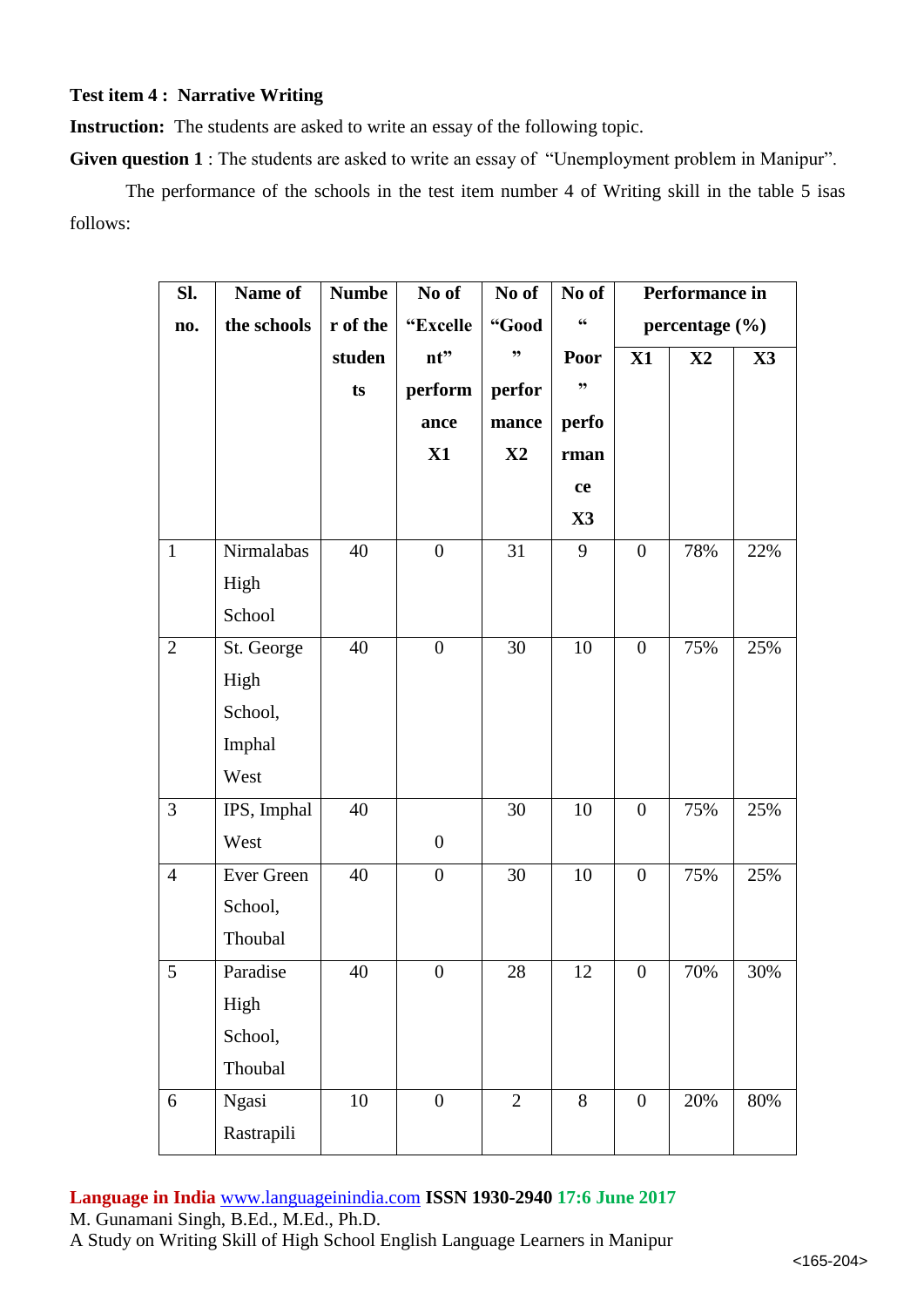|         |                | High        |                 |                  |                |                |                  |     |     |
|---------|----------------|-------------|-----------------|------------------|----------------|----------------|------------------|-----|-----|
|         |                | School,     |                 |                  |                |                |                  |     |     |
|         |                | Imphal      |                 |                  |                |                |                  |     |     |
|         |                | West        |                 |                  |                |                |                  |     |     |
|         | $\overline{7}$ | Kwakeithel  | 16              | $\boldsymbol{0}$ | $\overline{8}$ | $8\,$          | $\boldsymbol{0}$ | 50% | 50% |
|         |                | Girl's High |                 |                  |                |                |                  |     |     |
|         |                | School,     |                 |                  |                |                |                  |     |     |
|         |                | Imphal      |                 |                  |                |                |                  |     |     |
|         |                | West        |                 |                  |                |                |                  |     |     |
|         | $\overline{8}$ | Meitei      | $\overline{10}$ | $\overline{0}$   | $\overline{4}$ | $\overline{6}$ | $\boldsymbol{0}$ | 40% | 60% |
|         |                | Mayak       |                 |                  |                |                |                  |     |     |
|         |                | High        |                 |                  |                |                |                  |     |     |
|         |                | School,     |                 |                  |                |                |                  |     |     |
|         |                | Imphal      |                 |                  |                |                |                  |     |     |
|         |                | East        |                 |                  |                |                |                  |     |     |
|         | 9              | Lilashing   | 14              | $\boldsymbol{0}$ | $\overline{8}$ | 6              | $\boldsymbol{0}$ | 57% | 43% |
|         |                | Khongnang   |                 |                  |                |                |                  |     |     |
|         |                | khong High  |                 |                  |                |                |                  |     |     |
| Table 5 |                | School,     |                 |                  |                |                |                  |     |     |
|         |                | Imphal      |                 |                  |                |                |                  |     |     |
|         |                | West        |                 |                  |                |                |                  |     |     |
|         | 10             | Wangkhei    | 40              | $\mathbf{0}$     | 30             | 10             | $\boldsymbol{0}$ | 75% | 25% |
|         |                | High        |                 |                  |                |                |                  |     |     |
|         |                | School,     |                 |                  |                |                |                  |     |     |
|         |                | Imphal      |                 |                  |                |                |                  |     |     |
|         |                | East.       |                 |                  |                |                |                  |     |     |

The Test item 4 **"Narative writing"** in the table 5 indicates that the performance of all the schools is better than in the previous test item 3. The Government school (Wangkhei Girls High School) in the serial 10 achieves better than the remaining Government schools in the serial numbers 6 to 9. Nirmalabas High School ranked the best achieving school attaining 78% correct answers while St. George High School, IPS, Evergreen High school and Wangkhei High School attain the same grade " Good". Like in the previous test item 3, the weakest of all the schools is the one in the serial number 6 in the table above, securing only 20% correct answers.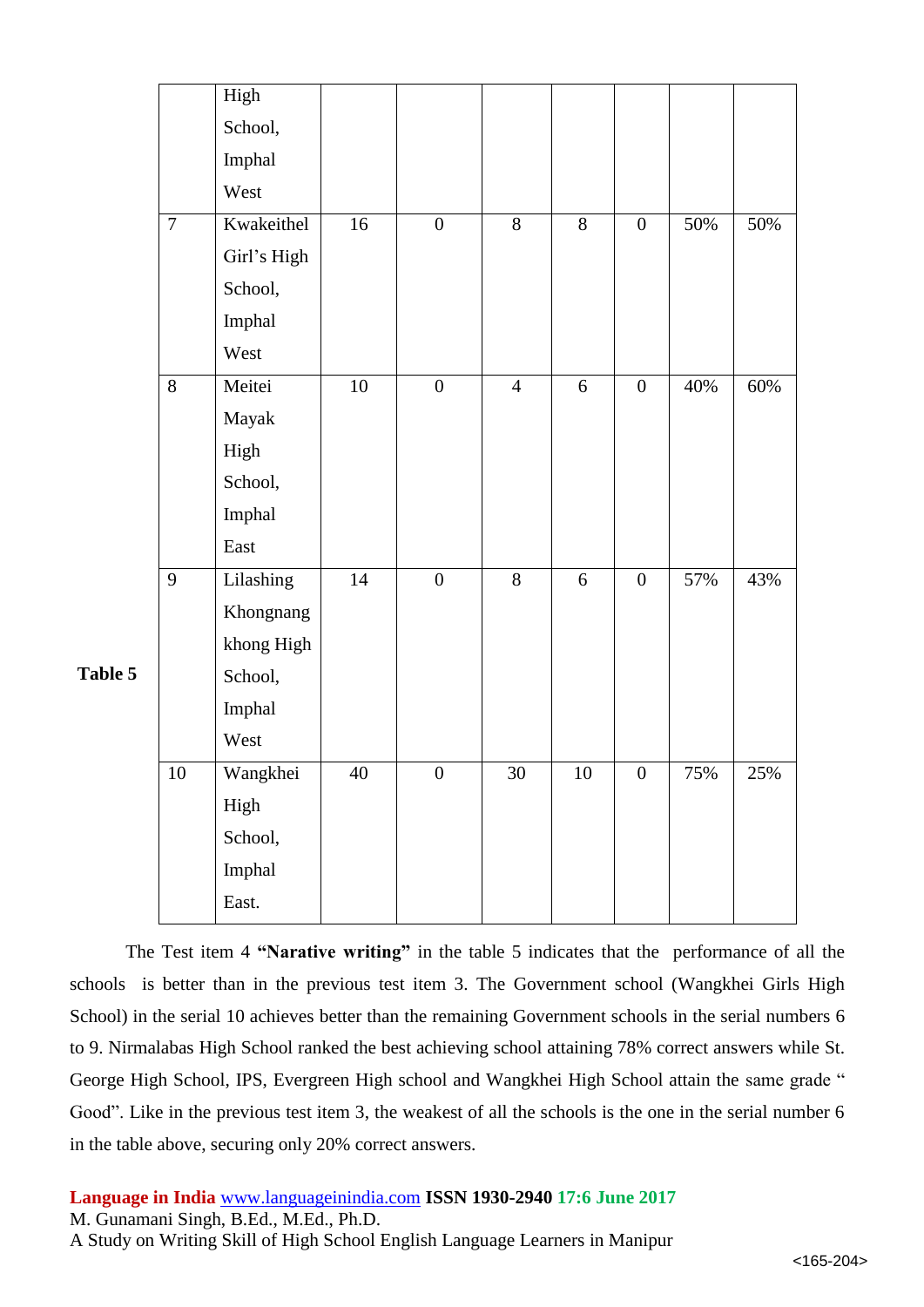# **Test item 5: Letter Writing.**

Instruction: The students are asked to write letter to their friends describing how they spent their summer vacation.

**Question 1:** Write a letter to your friend describing how you spent during your summer vacation.

The performance of the schools in the test item number 5 of Writing skill in the table 6 is as follows:

| Sl.            | Name of the schools   | <b>Numbe</b> | No of            | No of          | No of "        | Performance in   |                    |               |
|----------------|-----------------------|--------------|------------------|----------------|----------------|------------------|--------------------|---------------|
| no.            |                       | r of the     | "Excelle         | "Good          | Poor"          |                  | percentage $(\% )$ |               |
|                |                       | studen       | nt"              | ,,             | perfor         | X1               | $\mathbf{X}2$      | $\mathbf{X}3$ |
|                |                       | ts           | perform          | perfor         | mance          |                  |                    |               |
|                |                       |              | ance             | mance          | X3             |                  |                    |               |
|                |                       |              | X1               | $\mathbf{X}2$  |                |                  |                    |               |
| $\mathbf{1}$   | Nirmalabas High       | 40           | $\overline{0}$   | 30             | 10             | $\boldsymbol{0}$ | 75%                | 25%           |
|                | School                |              |                  |                |                |                  |                    |               |
| $\overline{2}$ | St. George High       | 40           | $\overline{0}$   | 30             | 10             | $\mathbf{0}$     | 75%                | 25%           |
|                | School, Imphal West   |              |                  |                |                |                  |                    |               |
| $\overline{3}$ | IPS, Imphal West      | 40           | $\boldsymbol{0}$ | 28             | 12             | $\boldsymbol{0}$ | 70%                | 30%           |
| $\overline{4}$ | Ever Green School,    | 40           | $\boldsymbol{0}$ | 26             | 14             | $\boldsymbol{0}$ | 65%                | 35%           |
|                | Thoubal               |              |                  |                |                |                  |                    |               |
| 5              | Paradise High School, | 40           | $\boldsymbol{0}$ | 26             | 14             | $\boldsymbol{0}$ | 65%                | 35%           |
|                | Thoubal               |              |                  |                |                |                  |                    |               |
| 6              | Ngasi Rastrapili High | 10           | $\overline{0}$   | $\overline{4}$ | 6              | $\boldsymbol{0}$ | 40%                | 60%           |
|                | School, Imphal West   |              |                  |                |                |                  |                    |               |
| $\overline{7}$ | Kwakeithel Girl's     | 16           | $\boldsymbol{0}$ | 8              | 8              | $\boldsymbol{0}$ | 50%                | 50%           |
|                | High School, Imphal   |              |                  |                |                |                  |                    |               |
|                | West                  |              |                  |                |                |                  |                    |               |
| $8\,$          | Meitei Mayak High     | 10           | $\boldsymbol{0}$ | $\overline{4}$ | 6              | $\boldsymbol{0}$ | 40%                | 60%           |
|                | School, Imphal East   |              |                  |                |                |                  |                    |               |
| 9              | Lilashing             | 14           | $\overline{0}$   | $\overline{7}$ | $\overline{7}$ | $\overline{0}$   | 50%                | 50%           |
|                | Khongnangkhong        |              |                  |                |                |                  |                    |               |
|                | High School, Imphal   |              |                  |                |                |                  |                    |               |
|                | West                  |              |                  |                |                |                  |                    |               |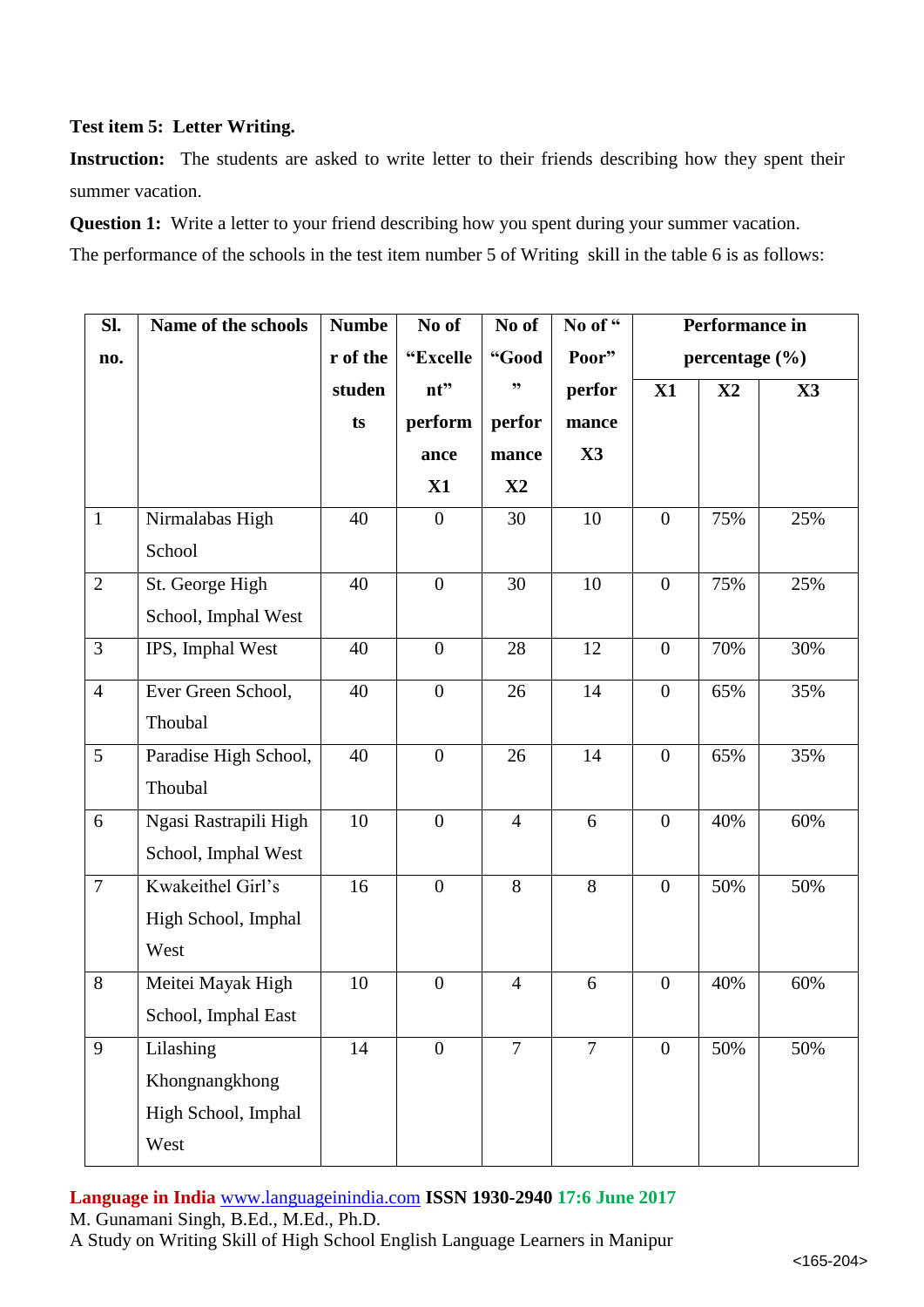| 10 | Wangkhei High        | 40 | 30 |  | 75% | 25% |
|----|----------------------|----|----|--|-----|-----|
|    | School, Imphal East. |    |    |  |     |     |

# **Table 6**

The first question of Test item 5 as shown in the table 6 above shows that 65% to 75% of Private school students responded correctly while 25% to 35 % of Private school students were incorrect. In this test the performance of the private schools is better than the previous test item 4 attaining ' Very good' and 'Good' grade. Nirmalabas High School, St. George High School and Wangkhei High School with 75% correct answers are in the same grade. Like in the previous test item 4, the weakest of all the schools are the one in the serial numbers 6 and 8 in the table above, securing only 40% correct answers.

# **Test item 6: Descriptive Writing.**

**Given question 1:** The students are asked to write an essay of "An accident you met".

The performance of the schools in the test item number 6 of Writing skill in the table 7 is as follows:

| SI.                     | Name of the        | Number of    | No of            | No of         | No of "        | <b>Performance</b> |
|-------------------------|--------------------|--------------|------------------|---------------|----------------|--------------------|
| no.                     | schools            | the students | "Excellent       | "Good"        | Poor"          | in percentage      |
|                         |                    |              | ,,               | performa      | performa       | $(\%)$             |
|                         |                    |              | performa         | nce           | nce            | X2<br>X1           |
|                         |                    |              | nce              | $\mathbf{X2}$ | $\mathbf{X}3$  | $\mathbf{X}$ 3     |
|                         |                    |              | X1               |               |                |                    |
| $\mathbf{1}$            | 1.Nirmalabas       | 40           | $\overline{0}$   | 31            | $\overline{9}$ | $0\%$ 78%          |
|                         | <b>High School</b> |              |                  |               |                | 22%                |
| $\overline{2}$          | St. George         | 40           | $\bf{0}$         | 30            | 10             | $0\%$ 75%          |
|                         | High School,       |              |                  |               |                | 25%                |
|                         | <b>Imphal West</b> |              |                  |               |                |                    |
| $\overline{\mathbf{3}}$ | IPS, Imphal        | 40           | $\bf{0}$         | 30            | 10             | $0\%$ 75%          |
|                         | West               |              |                  |               |                | 25%                |
| $\overline{\mathbf{4}}$ | Ever Green         | 40           | $\boldsymbol{0}$ | 30            | 10             | $0\%$ 75%          |
|                         | School,            |              |                  |               |                | 25%                |
|                         | Thoubal            |              |                  |               |                |                    |
| 5                       | Paradise           | 40           | $\boldsymbol{0}$ | 28            | 12             | $0\%$ 70%          |
|                         | High School,       |              |                  |               |                | 30%                |

**Language in India** [www.languageinindia.com](http://www.languageinindia.com/) **ISSN 1930-2940 17:6 June 2017** M. Gunamani Singh, B.Ed., M.Ed., Ph.D.

A Study on Writing Skill of High School English Language Learners in Manipur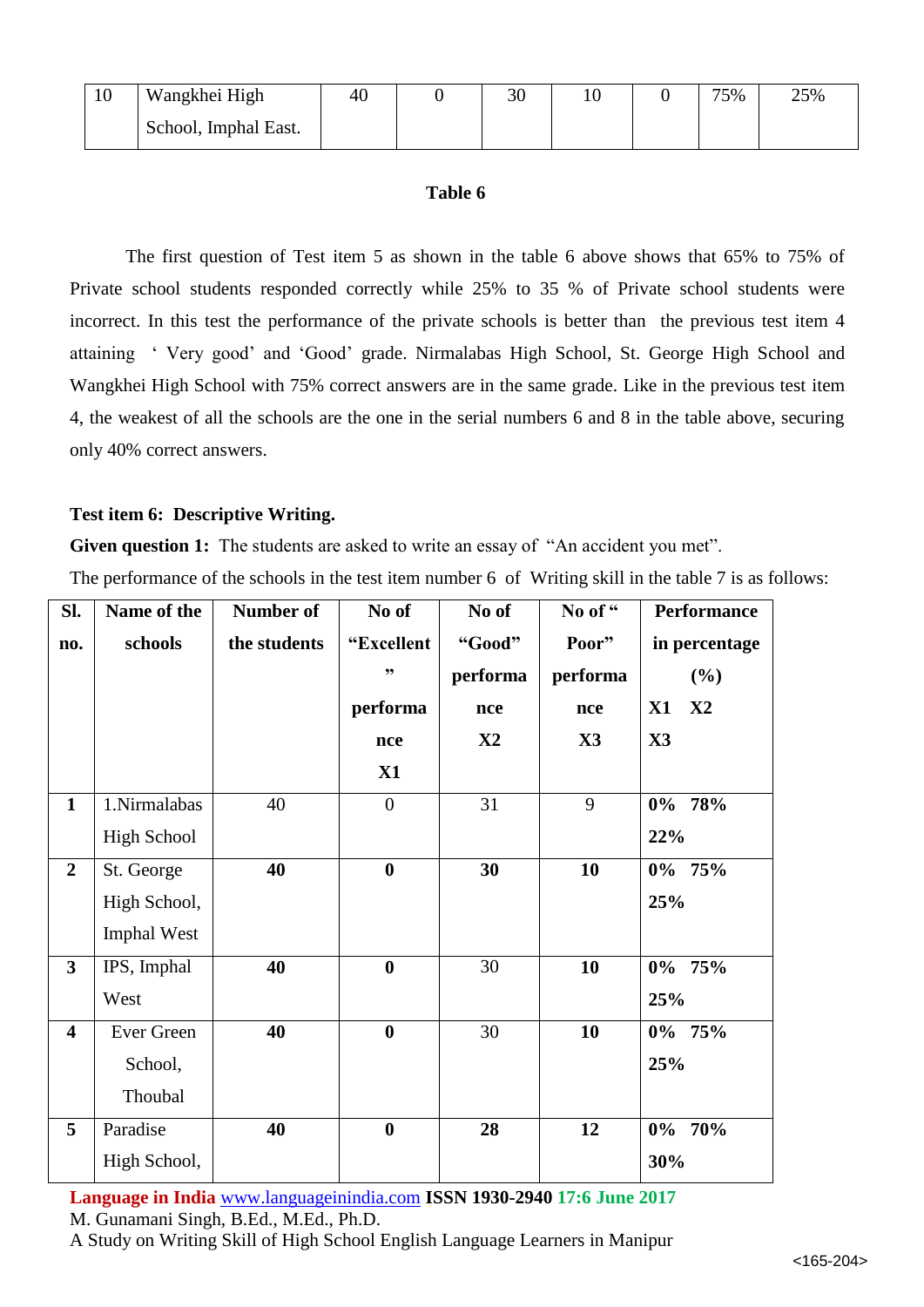|                         | Thoubal      |                 |                         |                         |                         |                         |
|-------------------------|--------------|-----------------|-------------------------|-------------------------|-------------------------|-------------------------|
| 6                       | Ngasi        | 10              | $\bf{0}$                | $\overline{3}$          | $\overline{7}$          | 70%<br>$0\%$            |
|                         | Rastrapili   |                 |                         |                         |                         |                         |
|                         | High School, |                 |                         |                         |                         |                         |
|                         | Imphal West  |                 |                         |                         |                         |                         |
| $\overline{7}$          | Kwakeithel   | $\overline{16}$ | $\boldsymbol{0}$        | $\overline{\mathbf{8}}$ | $\overline{\mathbf{8}}$ | $0\%$<br>50%            |
|                         | Girl's High  |                 |                         |                         |                         |                         |
|                         | School,      |                 |                         |                         |                         |                         |
|                         | Imphal West  |                 |                         |                         |                         |                         |
| $\overline{\mathbf{8}}$ | Meitei       | $\overline{10}$ | $\overline{\mathbf{0}}$ | $\overline{4}$          | $6\,$                   | 40%<br>$\overline{0\%}$ |
|                         | Mayak High   |                 |                         |                         |                         | 60%                     |
|                         | School,      |                 |                         |                         |                         |                         |
|                         | Imphal East  |                 |                         |                         |                         |                         |
| $\boldsymbol{9}$        | Lilashing    | $\overline{14}$ | $\bf{0}$                | $\overline{\mathbf{8}}$ | 6                       | $0\%$ 57%               |
|                         | Khongnangk   |                 |                         |                         |                         | 43%                     |
|                         | hong High    |                 |                         |                         |                         |                         |
|                         | School,      |                 |                         |                         |                         |                         |
|                         | Imphal West  |                 |                         |                         |                         |                         |
| 10                      | Wangkhei     | $\overline{40}$ | $\bf{0}$                | $\overline{31}$         | $\overline{9}$          | $0\%$ 78%               |
|                         | High School, |                 |                         |                         |                         | 22%                     |
|                         | Imphal East. |                 |                         |                         |                         |                         |
|                         |              |                 |                         |                         |                         |                         |

#### **Table 7**

In the first question of Test item 6 "**Descriptive writing**" as shown in the table 79, 65% to 75% of Private school students responded correctly while 25% to 35 % of Private school students were incorrect. In this test the performance of the schools is better than the previous test item 5 attaining ' Very good' and 'Good' grade. Nirmalabas High School, St. George High School and Wangkhei High School are at the same level with 75% correct answers. The weakest of all the schools is the one (The Ngasi Rastralipi High School) in the serial number 6 in the table above, securing only 40% correct answers.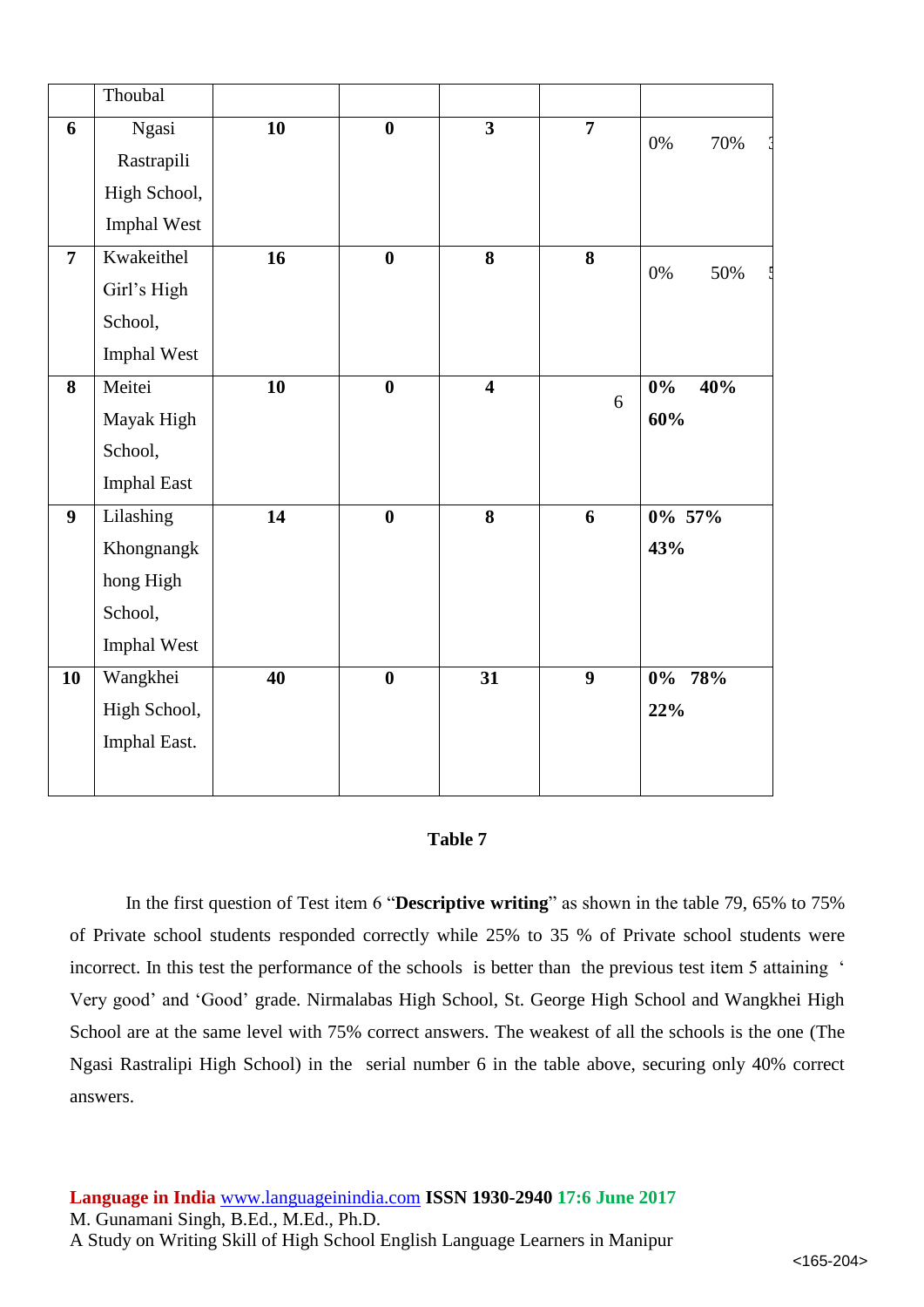#### **Summary on Findings of the Writing Skill**

The results displayed in the Tables 2 to 7 show that Nirmalabas High School in the serial number 1 secured the highest grade in all the tests among ten schools. The school in the serial number 6 (The Ngasi Rastrapili High School) is the weakest in all the tests among ten schools. In this test of Writing skill also, the students of private schools had higher level of proficiency than that of Government schools except the model school (Wangkhei High School, Imphal East). This model school was established with the aim to bring the children back to the Government schools. It was found that this model school had higher enrolment and proficiency than the rest of Government schools. This school is coming up with good result in the latest report. It may be because the Government gives more facility and attention to the model school. This model school may be at par with other Private schools. Of the 5 private schools, 2 are convent schools and the rest of them are self established schools. The principals of these schools take care in the teaching/learning of English and encourage the students to learn English because English medium of instruction attract and gets more enrolment to their schools, though they are not fully implementing guidelines of NCF-2005 and MLL (Minimum Level of Learning)

#### **Analysis of Questionnaires Administered to Teachers**

The questionnaires containing 100 questions were administered to teachers of ten schools in order to find out whether they were following and implementing the guidelines of NCF 2005 and MLL based teaching in the respective schools. Among these 100 questions, we focused only 30 important teaching points in view of NCF 2005 and MLL based teaching in the ten schools. The data collected were used to notice which items were followed by the teachers in the class-room transaction. Based on these 30 teaching point, schools were grouped into three categories: A, B and C; the schools following 10 teaching points mentioned in the Table 9 as A (Fully implementing NCF-2005 and MLL based teaching) **,** the schools following 10 teaching points mentioned in the Table 10 as B (Partially implementing NCF-2005 and MLL based teaching and the schools following 10 teaching points mentioned in the Table 11 as C (Non -implementing NCF-2005 and MLL based teaching .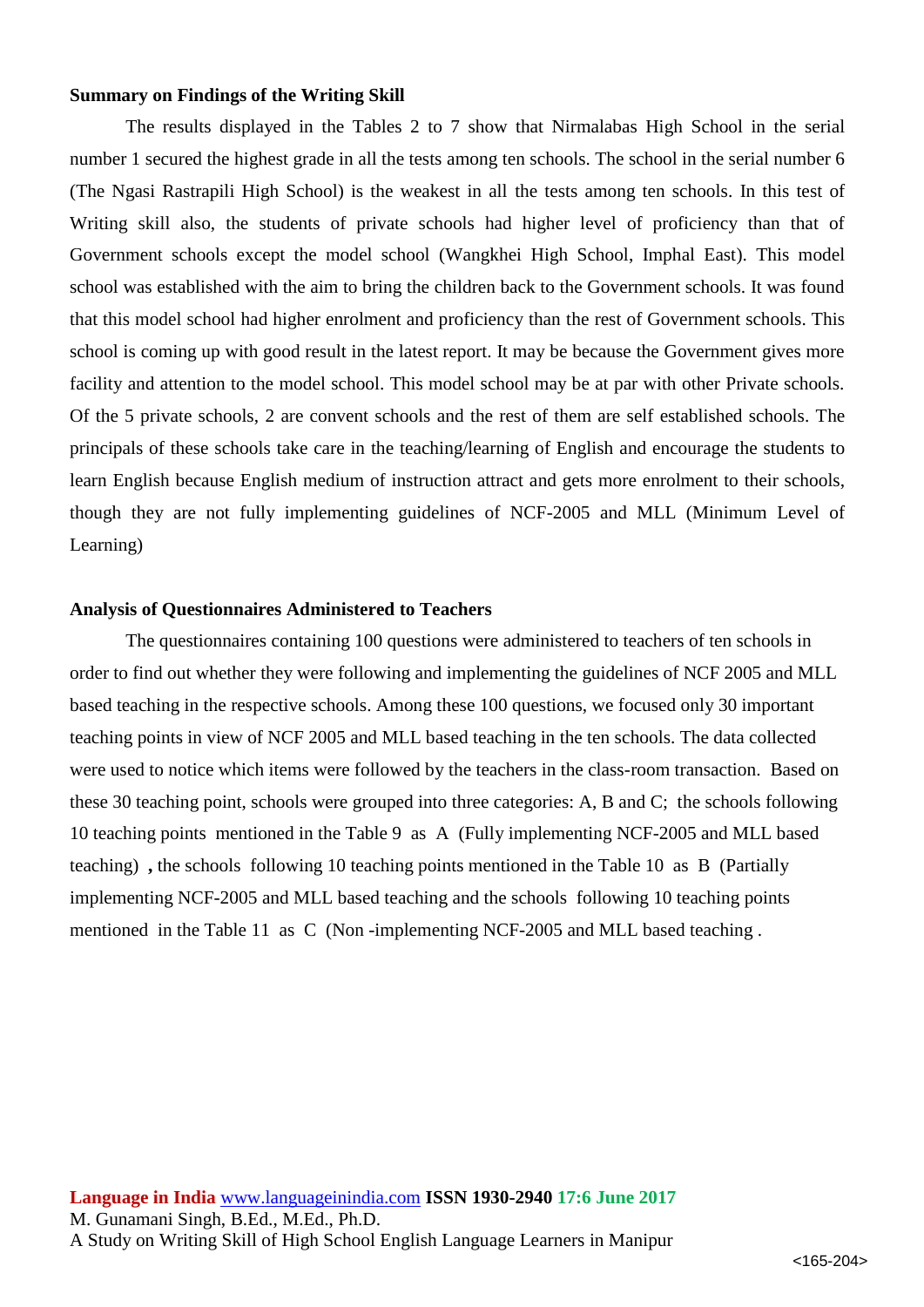| Table 8                                                                     |  |  |  |  |  |  |  |  |  |
|-----------------------------------------------------------------------------|--|--|--|--|--|--|--|--|--|
| 10 questions in relation to core teaching of NCF-2005 and MLL in the class- |  |  |  |  |  |  |  |  |  |
| room transaction.                                                           |  |  |  |  |  |  |  |  |  |
| Interactive activities<br>$1_{-}$                                           |  |  |  |  |  |  |  |  |  |
| 2. Higher level of questioning.                                             |  |  |  |  |  |  |  |  |  |
| Constructivist approach to teaching<br>3.                                   |  |  |  |  |  |  |  |  |  |
| 4. Teaching Writing skill with techniques.                                  |  |  |  |  |  |  |  |  |  |
| Students' different activities to learn writing skill<br>5.                 |  |  |  |  |  |  |  |  |  |
| Objective of teaching<br>6.                                                 |  |  |  |  |  |  |  |  |  |
| Minimum level of learning.<br>7.                                            |  |  |  |  |  |  |  |  |  |
| Skill based teaching like Writing skill.<br>8.                              |  |  |  |  |  |  |  |  |  |
| 9. Problem solving method.                                                  |  |  |  |  |  |  |  |  |  |
| 10. CCE (Continuous and Comprehensive Evaluation).                          |  |  |  |  |  |  |  |  |  |
|                                                                             |  |  |  |  |  |  |  |  |  |

# **Table 9.**

# **10 questions in relation to partial teaching of NCF-2005 and MLL in the class-**

### **room transaction**

- 1. Activity based teaching.
- 2. Answer Question.
- 3. Higher level of Questioning.
- 4. Teaching Writing skill through Innovative writing
- 5. Remedial teaching
- 6. School based test and assessment.
- 7. Objective of teaching
- 8. Question design
- 9. Blue print
- 10. CCE (Continuous And Comprehensive Evaluation)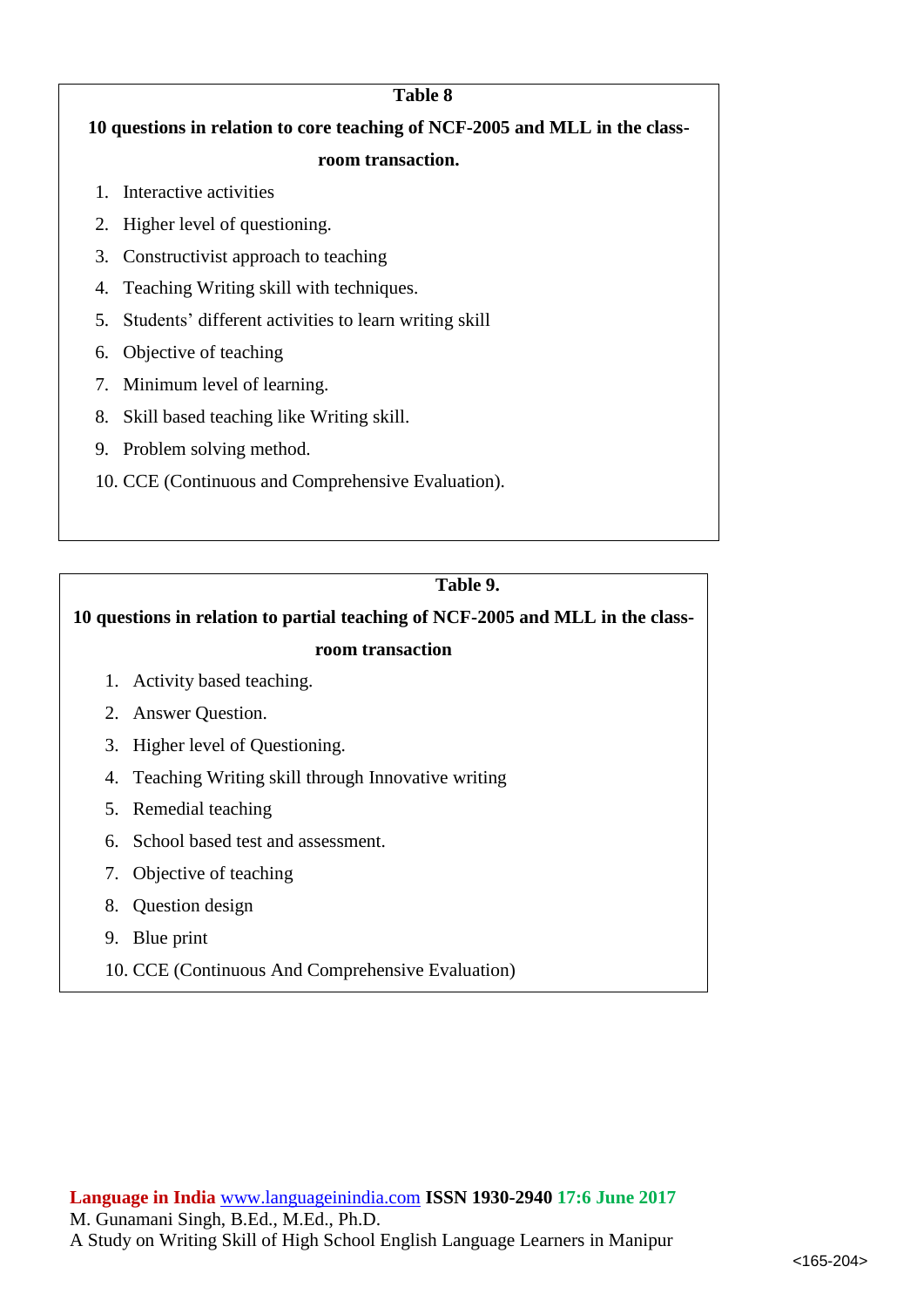| Table 10                                                                      |  |  |  |  |  |  |  |
|-------------------------------------------------------------------------------|--|--|--|--|--|--|--|
| 10 questions in relation to traditional methods implemented in the class-room |  |  |  |  |  |  |  |
| transaction                                                                   |  |  |  |  |  |  |  |
| Introduction<br>$1_{-}$                                                       |  |  |  |  |  |  |  |
| 2. Teaching aids                                                              |  |  |  |  |  |  |  |
| 3. Lower level of questioning                                                 |  |  |  |  |  |  |  |
| 4. School based evaluation                                                    |  |  |  |  |  |  |  |
| Reading aloud and asking questions.<br>5.                                     |  |  |  |  |  |  |  |
| Explanation<br>6.                                                             |  |  |  |  |  |  |  |
| 7. Content based teaching                                                     |  |  |  |  |  |  |  |
| 8. Lecturer method                                                            |  |  |  |  |  |  |  |
| Grammar teaching<br>9.                                                        |  |  |  |  |  |  |  |
| 10. Vocabulary teaching                                                       |  |  |  |  |  |  |  |

Based on the 10 question each in relation to teaching points in Table 8, 9 and 10, ten schools were categorized into three group **A (Fully implementing NCF-2005 and MLL based teaching), B (Partially implementing NCF-2005 and MLL based teaching) and C (Not implementing NCF-2005 and MLL based teaching)** as shown in **Table 11.**

6 schools were in group **B (Partially implementing NCF-2005 and MLL based teaching) and** 4 schools were in the **group C (Not implementing NCF-2005 and MLL based teaching).** Not a single school was in the group A (Fully implementing NCF-2005 and MLL based teaching).The Private schools in the serial numbers 1-5 were found partially implementing NCF-2005 and the MLL based teaching in the schools . Whereas Government schools in the serial numbers 6 to 9 were in the group C (Non implementing NCF-2005 and MLL based teaching) . Only one Government school in the serial number 10 was partially implementing NCF-2005 and MLL based teaching in the school and it had better performance than the rest of Government schools in the serial numbers 6-9.

# **3 Categories of Schools Based on the 30 Teaching Points in NCF-2005 and Implementation of MLL in Teaching**

**Group A = Fully Implementing NCF-2005 and MLL Based Teaching schools Group B = Partially Implementing NCF-2005 and MLL Based Teaching schools Group C = Not Implementing NCF and MLL Based Teaching schools**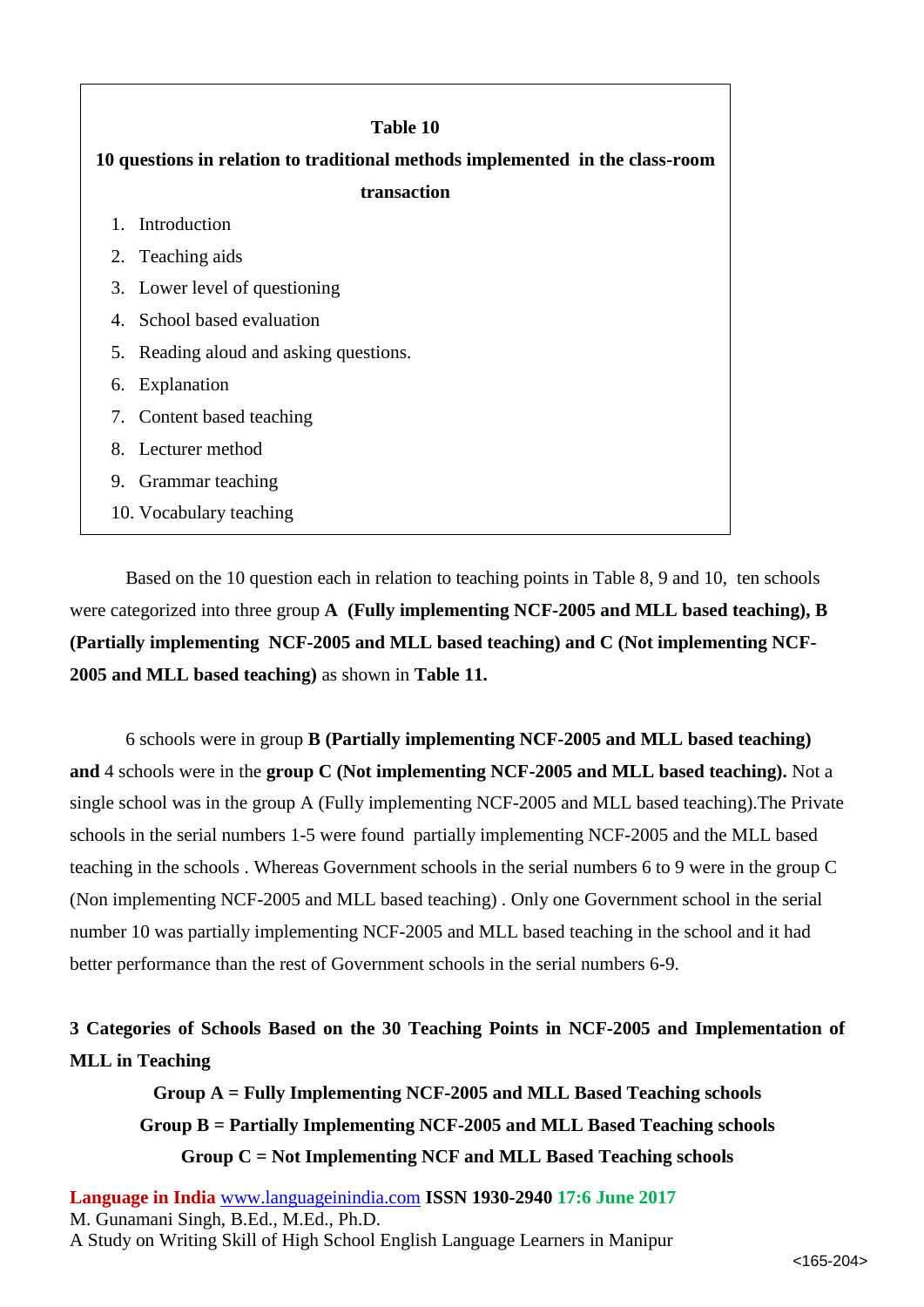# **Table 11**

| Sl. no         | Name of the schools     | <b>Group A</b> | <b>Group B</b>                  | <b>Group C</b>   |
|----------------|-------------------------|----------------|---------------------------------|------------------|
| $\mathbf{1}$   | Nirmalabas High School, |                | Partially Implementing NCF-2005 |                  |
|                | Imphal West             |                | and MLL Based Teaching school   |                  |
| $\overline{2}$ | St. George High School  |                | Partially Implementing NCF and  |                  |
|                | <b>Imphal East</b>      |                | MLL Based Teaching school       |                  |
| 3              | IPS Imphal West         |                | Partially Implementing NCF-2005 |                  |
|                |                         |                | and MLL Based Teaching school   |                  |
| $\overline{4}$ | Ever Green Flower High  |                | Partially Implementing NCF-2005 |                  |
|                | School, Thoubal         |                | and MLL Based Teaching school   |                  |
| 5              | Paradise High School,   |                | Partially Implementing NCF-2005 |                  |
|                | Thoubal                 |                | and MLL Based Teaching school   |                  |
| 6              | Ngasi Rastralipi High   |                |                                 | Non              |
|                | School, Imphal West     |                |                                 | Implementing     |
|                |                         |                |                                 | NCF-2005 and     |
|                |                         |                |                                 | <b>MLL Based</b> |
|                |                         |                |                                 | Teaching school  |
| 7              | Kwakeithel Girls' High  |                |                                 | Non              |
|                | School, Imphal West     |                |                                 | Implementing     |
|                |                         |                |                                 | NCF-2005 and     |
|                |                         |                |                                 | <b>MLL Based</b> |
|                |                         |                |                                 | Teaching school  |
| $8\,$          | Meitei Mayak High       |                |                                 | Non              |
|                | School, Imphal East     |                |                                 | Implementing     |
|                |                         |                |                                 | NCF-2005 and     |
|                |                         |                |                                 | <b>MLL Based</b> |
|                |                         |                |                                 | Teaching school  |
| 9              | Lilashing               |                |                                 | Non              |
|                | Khongnangkhong High     |                |                                 | Implementing     |
|                | School, Imphal East     |                |                                 | NCF-2005 and     |
|                |                         |                |                                 | <b>MLL Based</b> |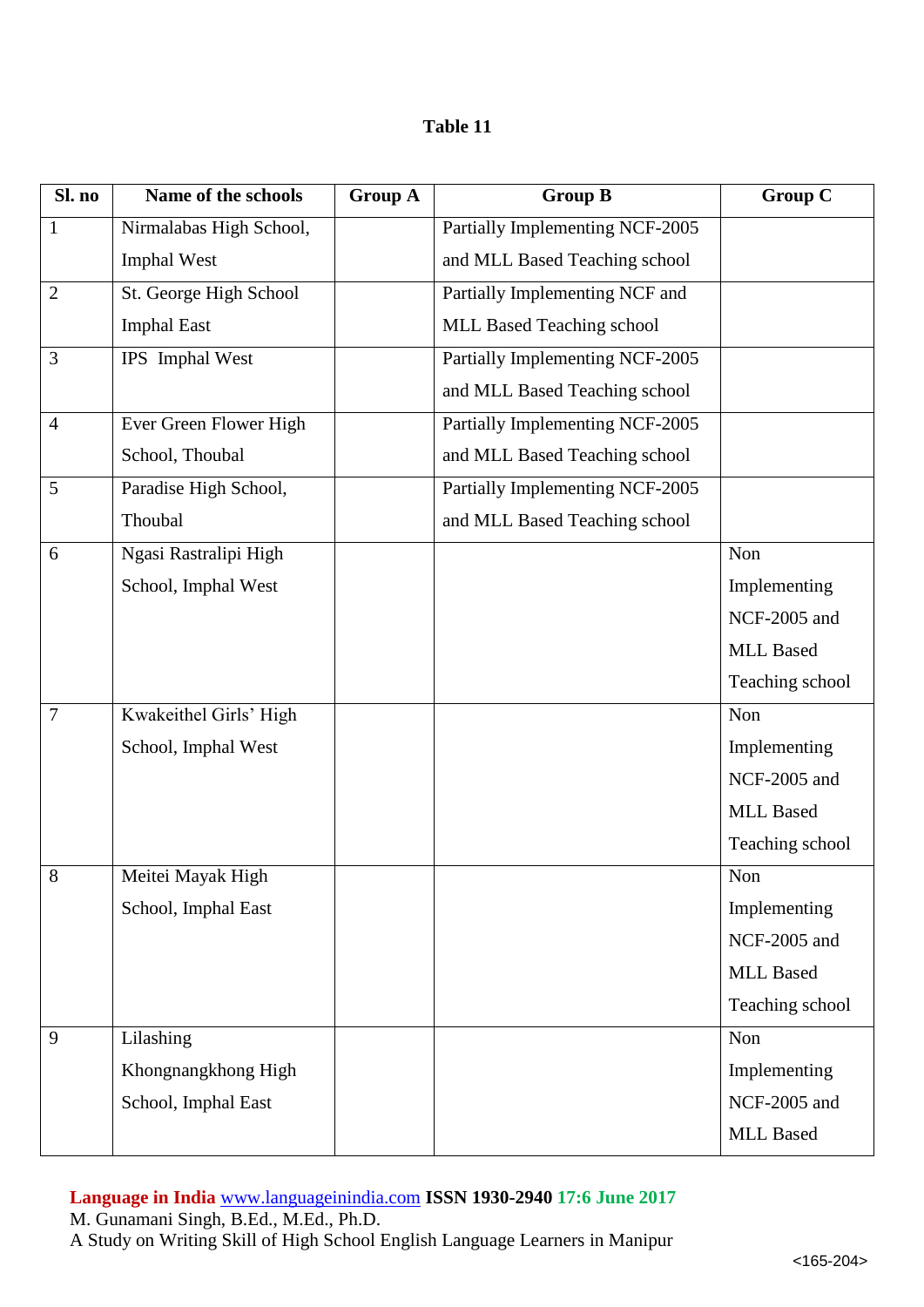|    |                      |                                 | Teaching school |
|----|----------------------|---------------------------------|-----------------|
|    |                      |                                 |                 |
| 10 | Wangkhei Girl High   | Partially Implementing NCF-2005 |                 |
|    | School, Imphal East. | and MLL Based Teaching school   |                 |

### **Discussion**

According to the results displayed in the **Tables 2 to 7**, performances of students varied from individual to individual and from school to school in different test items. None of the schools could get 'Excellent' 'Very Good' and 'Good'. The performance of all the schools is extremely low and could be rated in the 'Weak' grade. Even the reputed school in the serial number 1 had low performance. The results of Listening skill tests displayed in the **Tables 2 to 7** show that (Nirmalabas High School) in the serial number 1 is the best performing school while the school ( Ngasi Rasralipi High School) in the serial number 6 is the weakest school securing 20% in all the tests among ten schools. In these tests of Listening skill, it is surprisingly found that none of schools secured 'Excellent', 'Very good' and 'Good' grade. It was also learnt from the principals and teachers of English that these ten schools never conducted tests for assessing the Listening skill of the students. This may be one of the reasons for low achievement of the students in the Listening skill. One of the reasons for low achievement for Listening skill may be that these schools used the old traditional methods of teaching and evaluation system. It can be concluded that traditional methods, improper assessment, weak administration and medium of instruction have impact on low achievement of the English language learners in the Listening skill. The school (Wangkhei High school) in the serial number 10 secured 50% and this model school is at par with the private schools in terms of language proficiency. It is recently established model school wherein the Government pays more attention and takes care of the schools. The schools in the serial number 6 and 8 secured the lowest number of correct response i.e. 20% among ten schools. None of schools secured "Excellent" "Very good" and "Good" grade.

### **Conclusion**

Knowing all these facts, some remedial measures may be taken up to improve the proficiency of students in the Writing. To enhance the Writing proficiency of the students in the English language, the following remedies will be helpful and suggested.

To avoid errors in writings, students should be encouraged to write stories and poems regularly. The error items should be spotted by the teachers and then the reasons for the errors should be indicated to the students. Further, writing practice should also be insisted. To enable the students to write Precis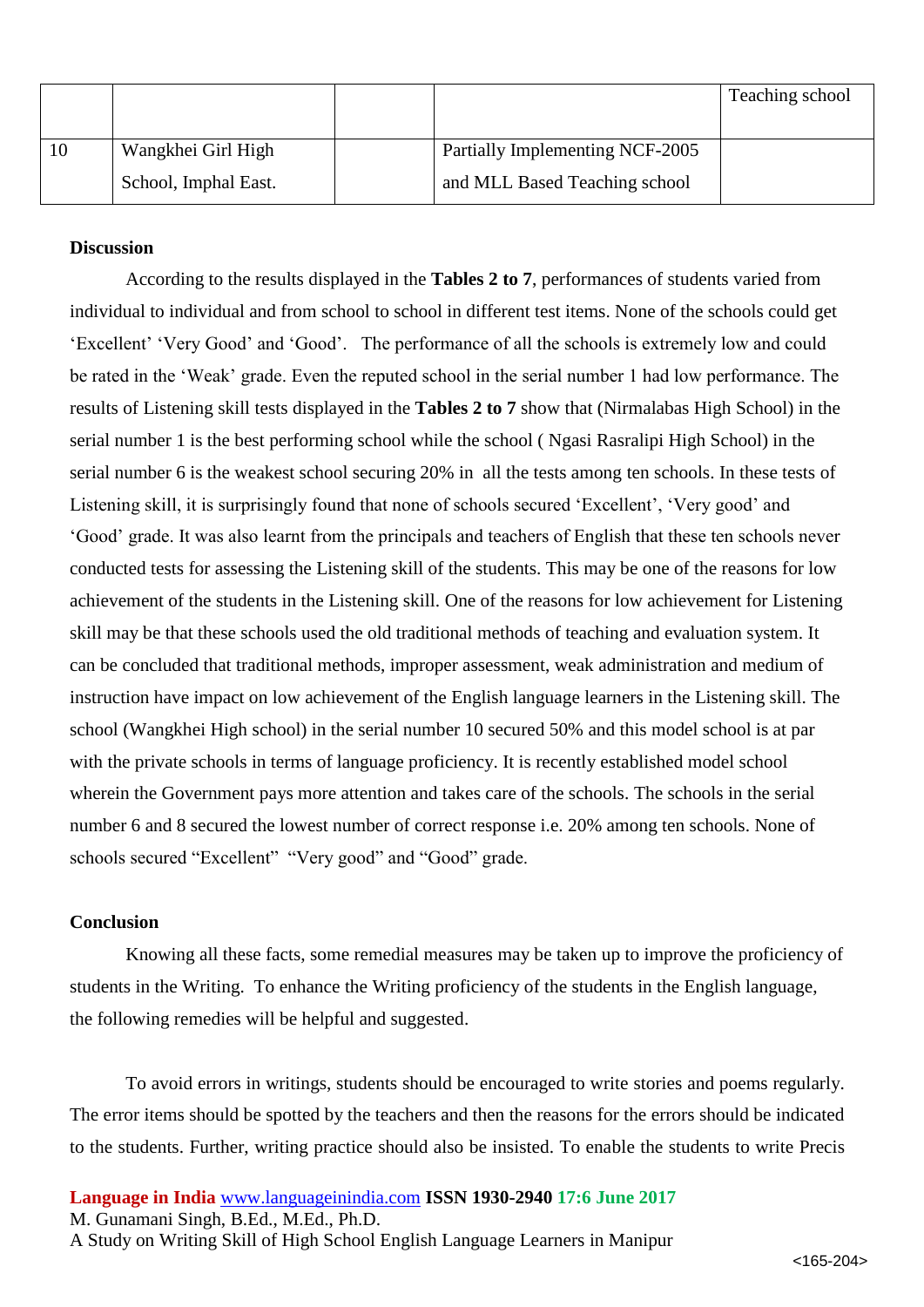writing, Letter writing, Paragraph writing, Essay writing, Narrative writing and Descriptive writing properly, the students should be motivated and taught. To prevent L1 interference on L2 sentence, various sentence types of both L1 and L2 should be differentiated and distinguished and that should be demarked to the students so that the students could correct themselves in their future careers. The awareness about sentence types of both languages will automatically eliminate the errors in syntax. Thus, effort has to be taken to create syntactical awareness among the students. To avoid the overgeneralization of verb forms and other grammatical items the regularity and irregularity of the language rules should be taught and reinforced regularly.

To prevent the agreement problems, the relationship between words should be taught and if the problems are due to L1 structure, the relationship and variation between words of L1 and L2 in sentences should be indicated to the students.

To avoid spelling errors, an appropriate pronunciation drill should be given to the students. By the prevention of L1 sounds in their L2 pronunciation, the spelling errors can be minimized in the learners' writings. The following remedies will be helpful for the enhancement of reading comprehension of the Elementary students. Practice of differentiating the lexical and grammatical items, recognition of unfamiliar words and understanding of their literal and contextual meanings with the help of the teacher or dictionary will enhance the reading comprehensibility.

To avoid errors in writings, students may be practiced to write stories, and the errors in the written items may be spotted then the reasons for the occurrence of errors should be indicated to the students. Further, editing training should also be given to the students.

To prevent L1 interference on L2 sentences, various sentence types of both L1 and L2 should be differentiated and distinguished and that should be marked to the students. The awareness about sentence types of both languages will automatically eliminate the errors in syntax. Thus, effort has to be taken to create syntactical awareness among the students. To avoid the overgeneralization of verb forms and other grammatical items the regularity and irregularity of the language rules may be taught and reinforced.

To prevent the agreement problems, the relationship between words should be taught, and if the problems are due to L1 structure, the relationship and variation between the L1 and L2 sentences may be indicated to the students. To avoid orthographical errors, appropriate pronunciation drills should be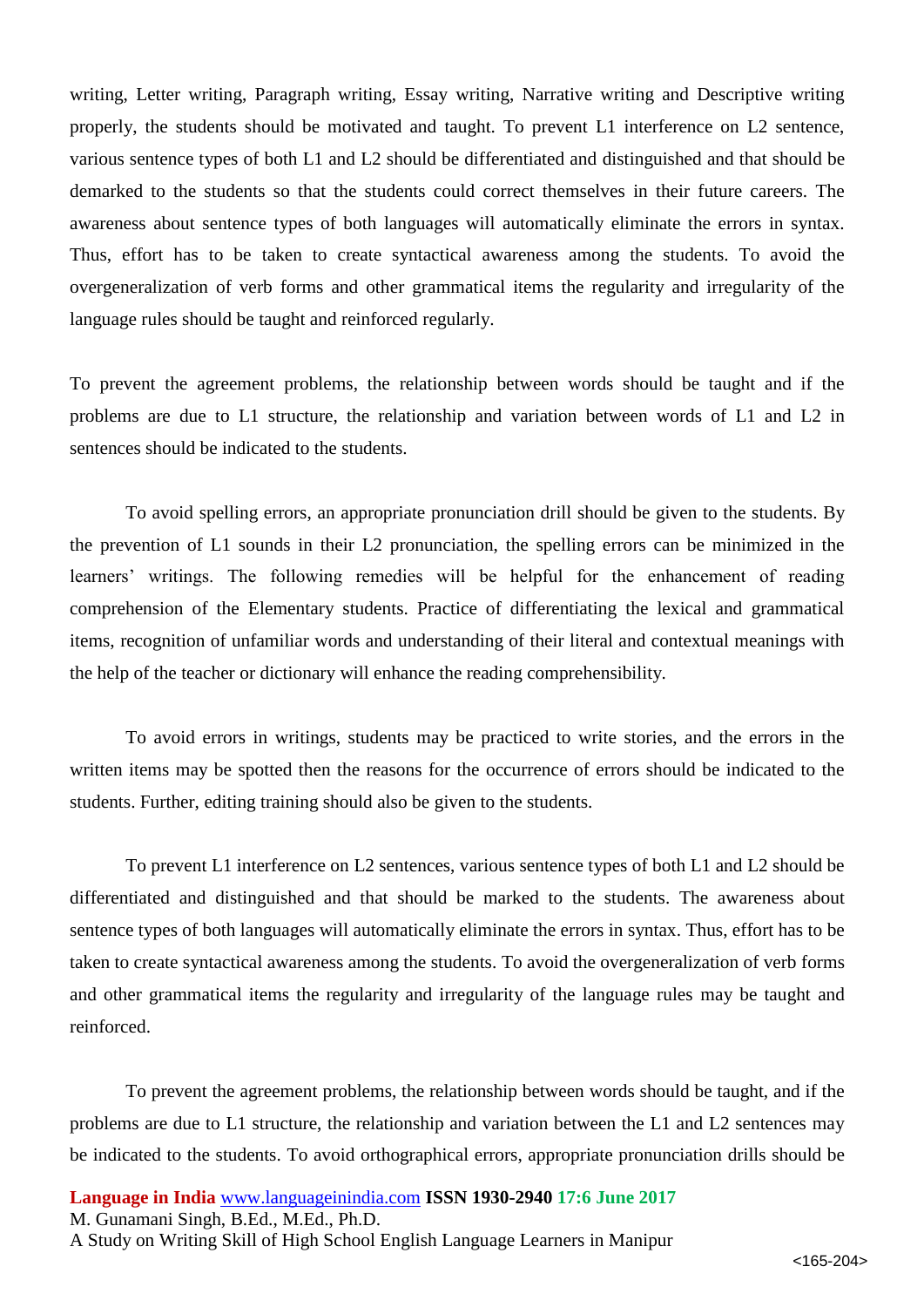given to the students. By the preventing the L1 sounds in their L2 pronunciation, the spelling errors can be minimized in the learners' writings.

# **Abbreviations**

========================================================================

L1: First language. L2: Second language. LS: Writing skill LT: Language teaching ELT: English language teaching. LSRW: Listening, Speaking, Reading, and Writing. CBTL: Competency Based Teaching Learning. MLL: Minimal level of learning. NCERT: National council of Education and Research and Training. MHRD: Ministry of Human Resource Development. ELT: English language teaching. NCF: National Curriculum Framework. MHRD: Ministry of Human Resource Development. CCE: Continuous and Comprehensive Evaluation. SSA: Sarva Shiksa Abhiyan SCERT: State Council of Educational Research and Training

====================================================================

### **References**

Beishamayum, S. 2010. *Communication and linguistic problems faced by Meiteiron speakers in learning English language* (Unpublished Ph.D. Thesis) Manipur University, Manipur.

Chandran, A. 1999. A study of the productive skills with special reference to communicative ability in speaking English of the higher secondary first year students in Coimbatore District (Unpublished Ph.D. Thesis) Bharathiar University. Coimbatore.

Devi, Aruna, Kh. 2006. *Sentence Structure in English and Manipuri Language: A contrastive study*  (Unpublished Ph.D. Thesis) Manipur University, Manipur.

Doff, Adrian.1988. *Teach English - A Training Course for Teachers*. Cambridge, England: Cambridge University Press.

Jayanthi, M.D. 2002. *Class-room interaction with reference to English literature teaching at the Undergraduate level* (Unpublished Ph.D. Thesis), Bharathiar University : Coimbatore.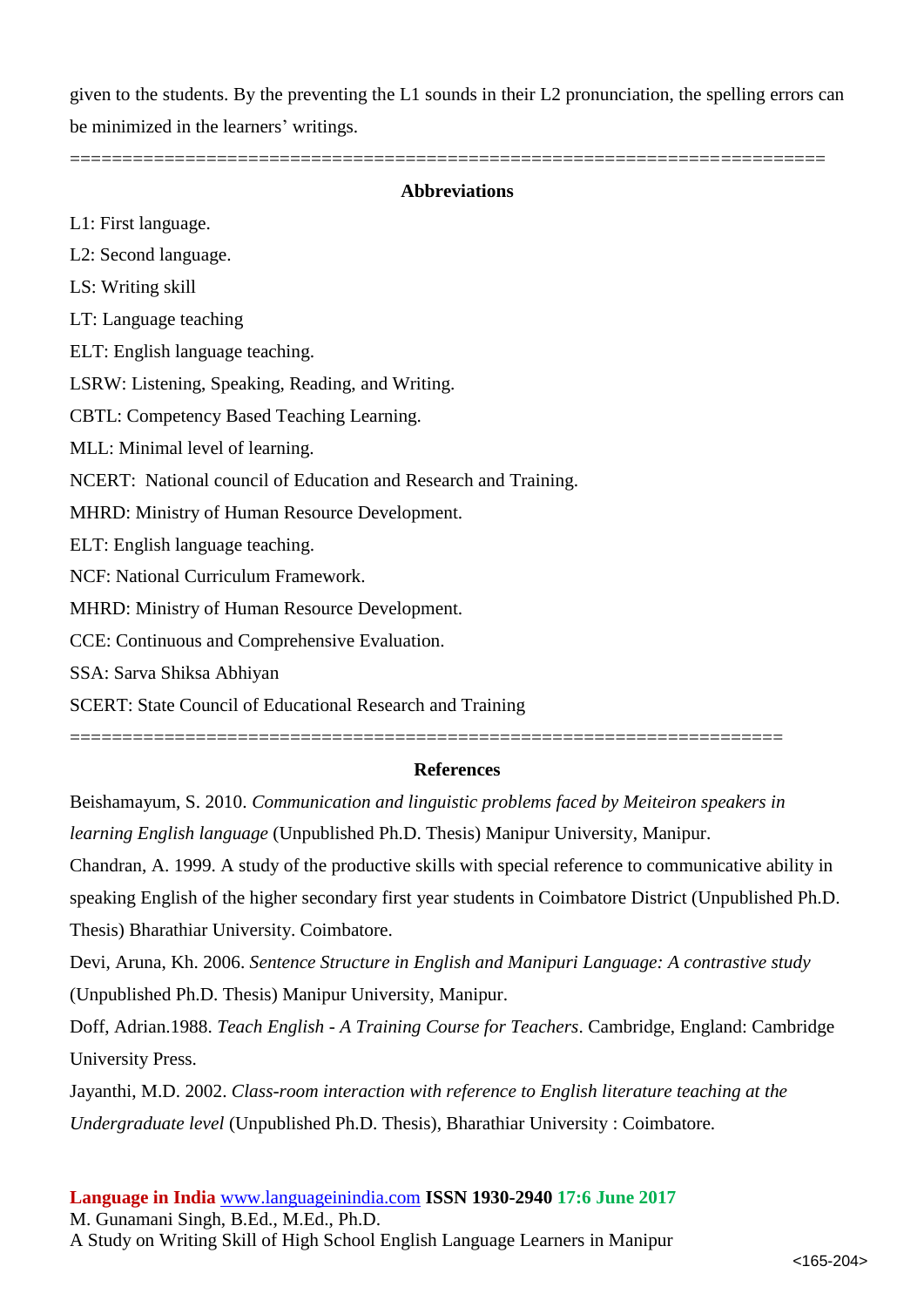National Curriculum Frame Work, 2000.New Delhi: NCERT Publications.Report of the committee, MHRD, Minimum level of learning at Primary stage, NCERT.

National Curriculum Frame Work, 2005.New Delhi: NCERT Publications.Report of the committee, MHRD, Minimum level of learning at Primary stage, NCERT.

Singh, Rameshwor, M. 2002. *A critical scrutiny of the position, problems and prospects of English in Manipur* (Unpublished Ph.D. Thesis) Manipur University, Manipur.

===============================================================

# APPENDIX

**Questionnaire**

#### **SECTION –1**

#### **Bio-data of teacher**

| 2.                                                   |               |
|------------------------------------------------------|---------------|
| 3.                                                   |               |
| 4.                                                   |               |
| 5.                                                   |               |
| 6.                                                   |               |
| 7.                                                   |               |
| 8.                                                   |               |
| 9.                                                   |               |
|                                                      |               |
|                                                      |               |
| 12. For how long you have been teaching English:     |               |
| 13. In what medium you have received your education: |               |
|                                                      | $(b)$ Middle  |
| (c)<br>Secondary                                     | $(d)$ Collage |
| (e)                                                  |               |
| 15. Do you teach English only or other subject well? |               |
|                                                      |               |
|                                                      |               |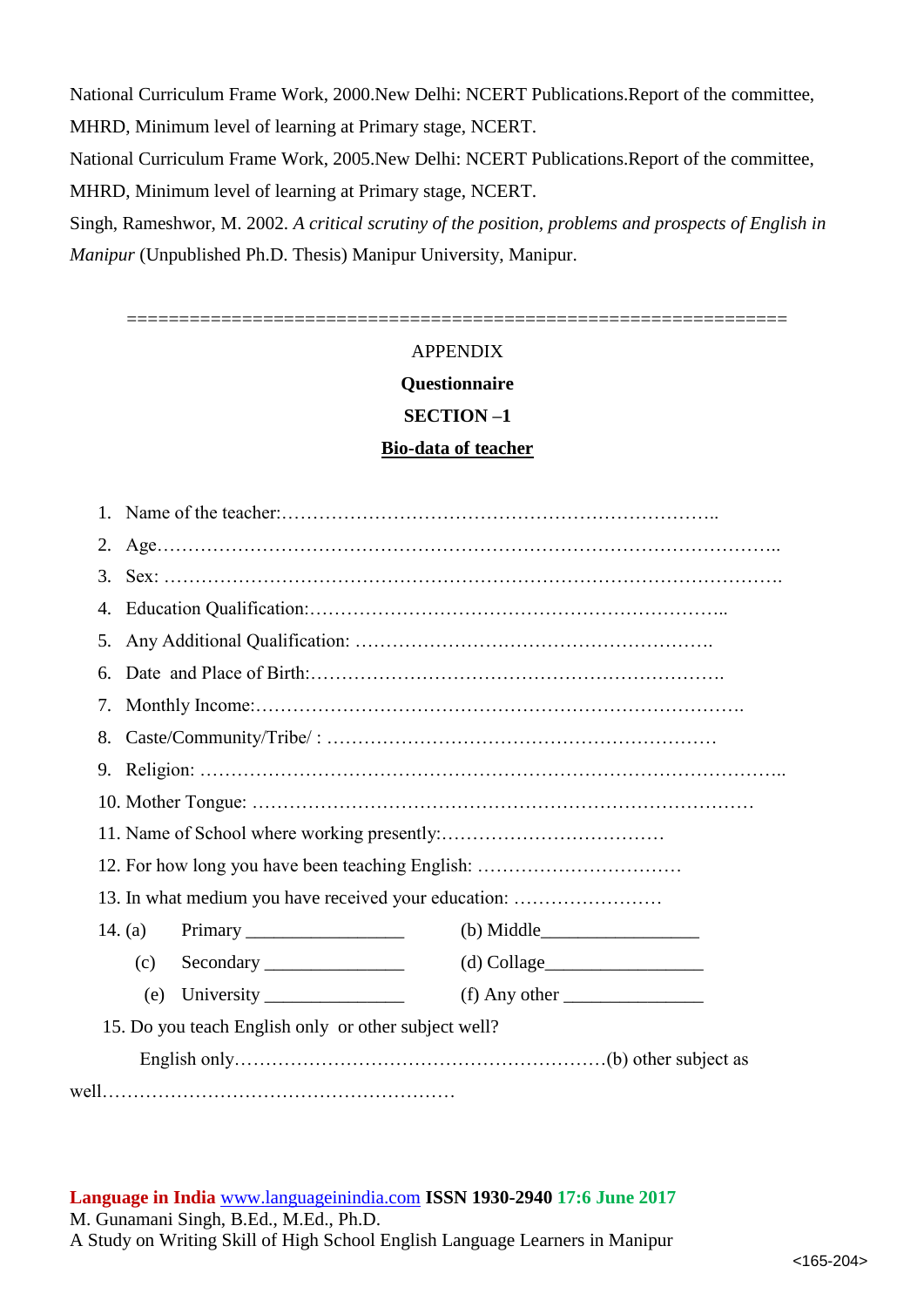# **SECTION –2**

| 16. Which portion of the English text do you teach?                                                                                                                                               |
|---------------------------------------------------------------------------------------------------------------------------------------------------------------------------------------------------|
| (a) Prose----------- (b) Poetry ---------- (c) Grammar----------(d)Spoken English ------                                                                                                          |
| 17. Do you like teaching the portion assigned to you?                                                                                                                                             |
|                                                                                                                                                                                                   |
|                                                                                                                                                                                                   |
| 18. Are the classrooms in which you teach sufficient and proper in terms of space?                                                                                                                |
|                                                                                                                                                                                                   |
| Do you have sufficient space and furniture in your classroom?                                                                                                                                     |
|                                                                                                                                                                                                   |
|                                                                                                                                                                                                   |
| 19. Do you actually move around the class among the students or do you teach by standing in front of                                                                                              |
| them throughout the                                                                                                                                                                               |
|                                                                                                                                                                                                   |
|                                                                                                                                                                                                   |
|                                                                                                                                                                                                   |
|                                                                                                                                                                                                   |
| 20. Do you organize classroom activities like:                                                                                                                                                    |
|                                                                                                                                                                                                   |
| Please describe in brief:                                                                                                                                                                         |
|                                                                                                                                                                                                   |
|                                                                                                                                                                                                   |
|                                                                                                                                                                                                   |
|                                                                                                                                                                                                   |
|                                                                                                                                                                                                   |
| If you do so, do you have necessary space, time and other requirements in the classroom? Please give                                                                                              |
| some examples from your experience:                                                                                                                                                               |
|                                                                                                                                                                                                   |
|                                                                                                                                                                                                   |
|                                                                                                                                                                                                   |
| .                                                                                                                                                                                                 |
| 21. How do you teach the lesson in the classroom? How do you begin the class?                                                                                                                     |
|                                                                                                                                                                                                   |
|                                                                                                                                                                                                   |
| Language in India www.languageinindia.com ISSN 1930-2940 17:6 June 2017<br>M. Gunamani Singh, B.Ed., M.Ed., Ph.D.<br>A Study on Writing Skill of High School English Language Learners in Manipur |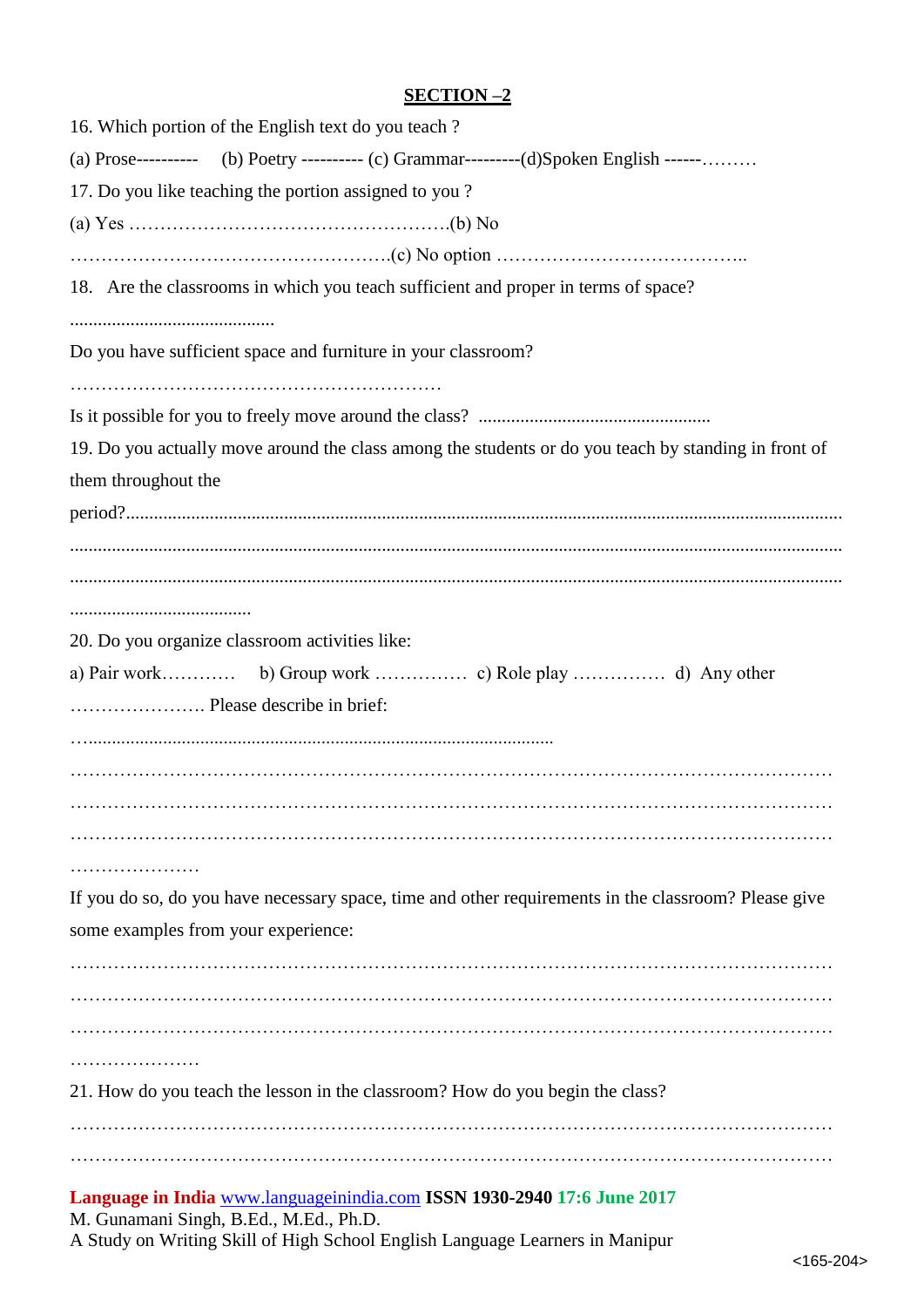| .                                                                                                 |
|---------------------------------------------------------------------------------------------------|
| 22. How do you teach the main body of the lesson? How do you conclude the class?                  |
|                                                                                                   |
|                                                                                                   |
|                                                                                                   |
|                                                                                                   |
| 23. Do your students raise question in the classroom? If yes, please specify their manner and     |
| frequency?                                                                                        |
|                                                                                                   |
|                                                                                                   |
|                                                                                                   |
|                                                                                                   |
| 24. Do you encourage your students to raise question in the classroom?                            |
| If yes, how?                                                                                      |
|                                                                                                   |
|                                                                                                   |
|                                                                                                   |
|                                                                                                   |
| . <b>.</b>                                                                                        |
| If no, why?                                                                                       |
|                                                                                                   |
|                                                                                                   |
|                                                                                                   |
| .                                                                                                 |
| 25. If so, how many types of question do you encourage them. Please name them and elaborate them. |
|                                                                                                   |
|                                                                                                   |
|                                                                                                   |
|                                                                                                   |
| .                                                                                                 |
| 26. Does it create problems of discipline in your classroom?                                      |
|                                                                                                   |
|                                                                                                   |
|                                                                                                   |
|                                                                                                   |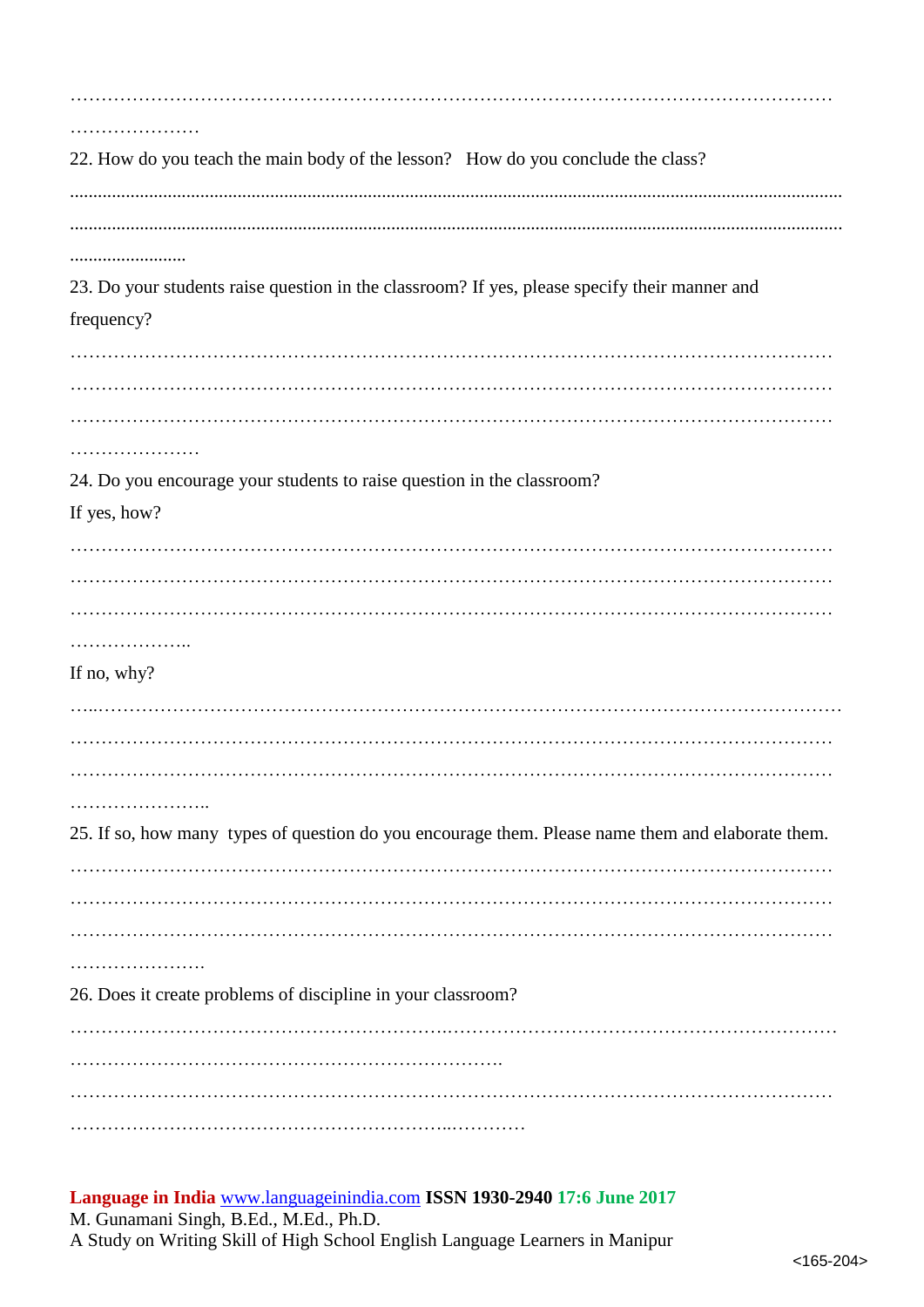# **SECTION-3**

| 27. Are the classrooms in which you teach sufficient and proper in terms of space?                                                          |
|---------------------------------------------------------------------------------------------------------------------------------------------|
| Is it possible for you to freely move around the class?                                                                                     |
| 28. Do you organize classroom activities like:                                                                                              |
|                                                                                                                                             |
|                                                                                                                                             |
|                                                                                                                                             |
| 29. If you do so you have necessary space, time and other requirements in the classroom? Please give<br>some examples from your experience: |
|                                                                                                                                             |
|                                                                                                                                             |
| 30. What teaching aids are available for your classroom use?                                                                                |
|                                                                                                                                             |
|                                                                                                                                             |
| 31. Are there teaching aids conveniently supplied to you as and when you require them?                                                      |
|                                                                                                                                             |
| 32. Do you need any specific items like picture cards, overhead projectors etc.? Please                                                     |
|                                                                                                                                             |
|                                                                                                                                             |
| Language in India www.languageinindia.com ISSN 1930-2940 17:6 June 2017                                                                     |

M. Gunamani Singh, B.Ed., M.Ed., Ph.D.

A Study on Writing Skill of High School English Language Learners in Manipur

<165-204>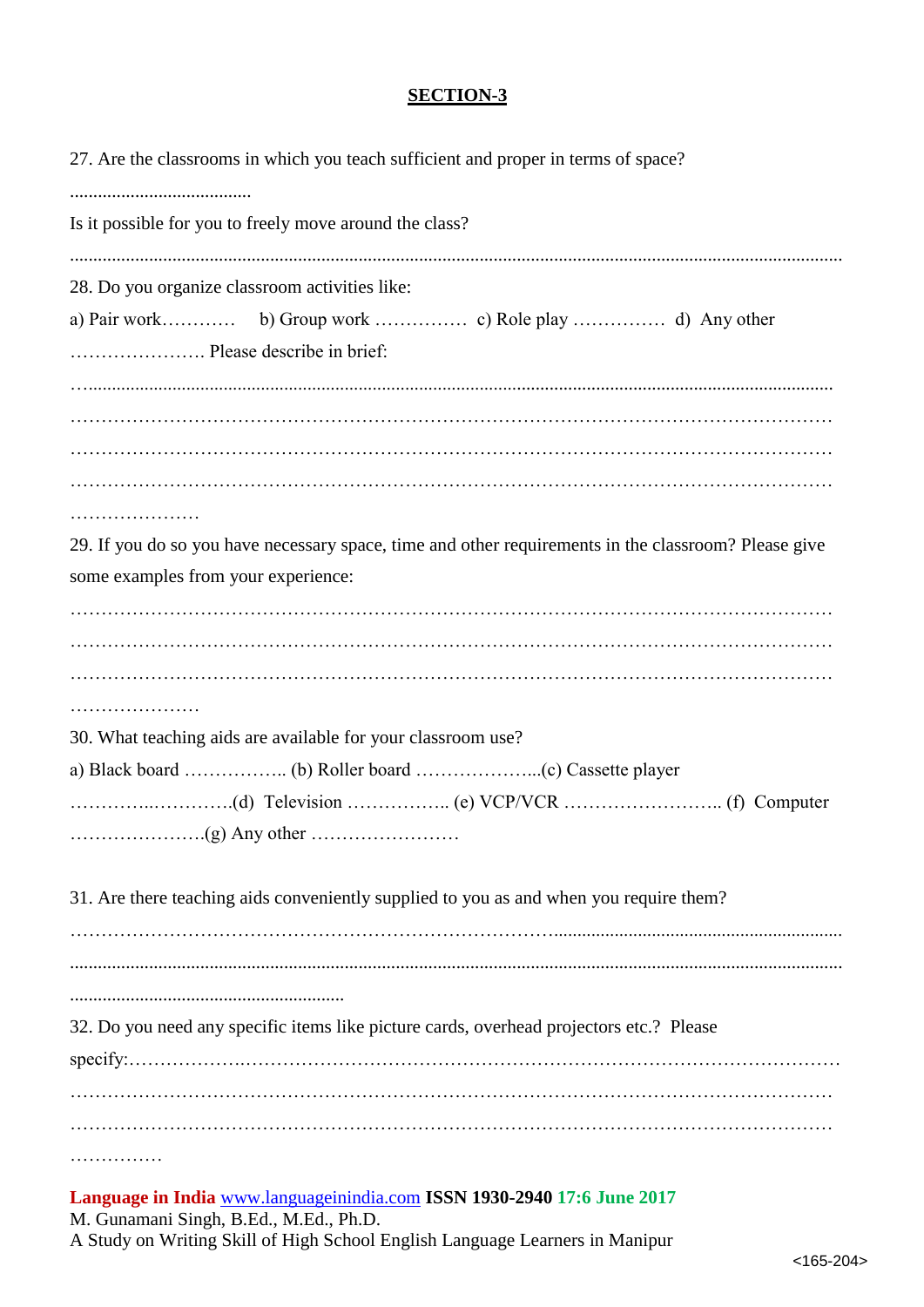33. Do you have a library in your school? : What kind of books, journals and other kinds of reading materials are there in the library? ……………………………………………………………………..............................................................

...................................................................................................................................................................... ..........................................................

# **SECTION-4**

| 34. How important do you think is English in Manipur?                                                     |
|-----------------------------------------------------------------------------------------------------------|
|                                                                                                           |
|                                                                                                           |
|                                                                                                           |
| 35. In what particular areas is the use of English most important? Please list at least five items from   |
| your practical experience?                                                                                |
|                                                                                                           |
|                                                                                                           |
| .                                                                                                         |
|                                                                                                           |
|                                                                                                           |
|                                                                                                           |
|                                                                                                           |
|                                                                                                           |
|                                                                                                           |
| 36. Do you think that the students are aware of the reasons for learning English?                         |
|                                                                                                           |
| 37. Why do you think that your students are interested in learning English? Please tick the right choice: |
|                                                                                                           |
|                                                                                                           |
|                                                                                                           |
|                                                                                                           |
| 38. What are your students' specific needs for learning English? Please specify.                          |
|                                                                                                           |
|                                                                                                           |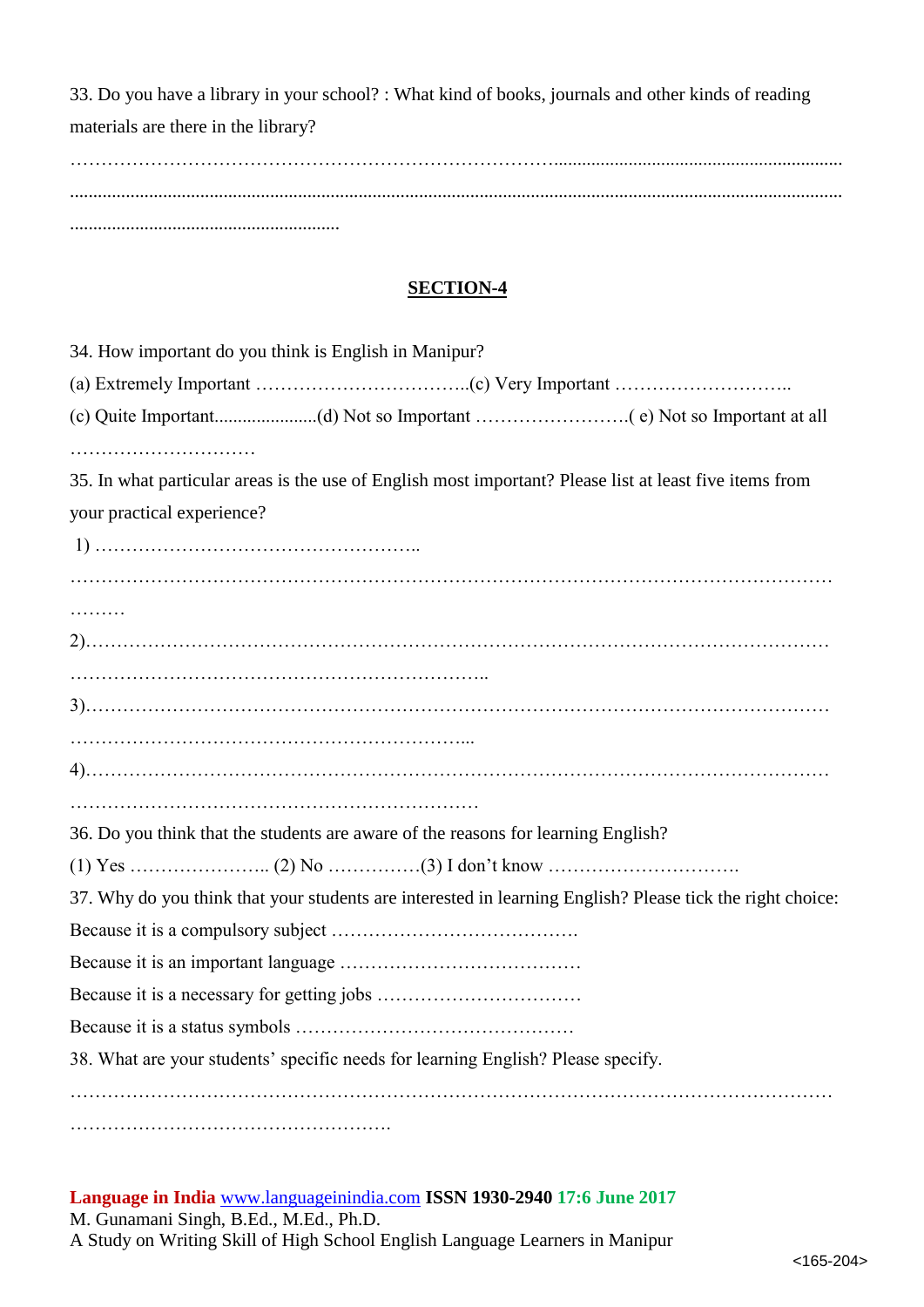…………………………………………………………………………………………………………… …………………………………………… …………………………………………………………………………………………………………… …………………………………………… ……………………………………………

39. What do you think are the objectives of teaching English in Manipur? If yes, what are they? Please list?

1……………………………………………………………………………… 2.……………………………………………………………………………… 3………………………………………………………………………………… 4………………………………………………………………………………… 5.……………………………………………………………………………

40. Does the present syllabus specify the goal of teaching English in Manipur? Please list the most important ones below?

1)……………………………………………………………………………… 2)……………………………………………………………………………… 3)………………………………………………………………………………

If no, can you make out the hidden goals and objectives?

1……………………………………………………2…………………………………………… ……3……………………………………………………

4…………………………………………………5………………………………………………………6

…………………………………………………………..

41. Do you focus more on:

(a).Content based teaching.

(b). Grammar based teaching.

(c). Skill based teaching.

(d). Functional grammar

42. Have you ever participated in course design either at your school level or at the State board level? Please describe your experience?

…………………………………………………………………………………………………………… ……………………………………………………………………………………………………………

………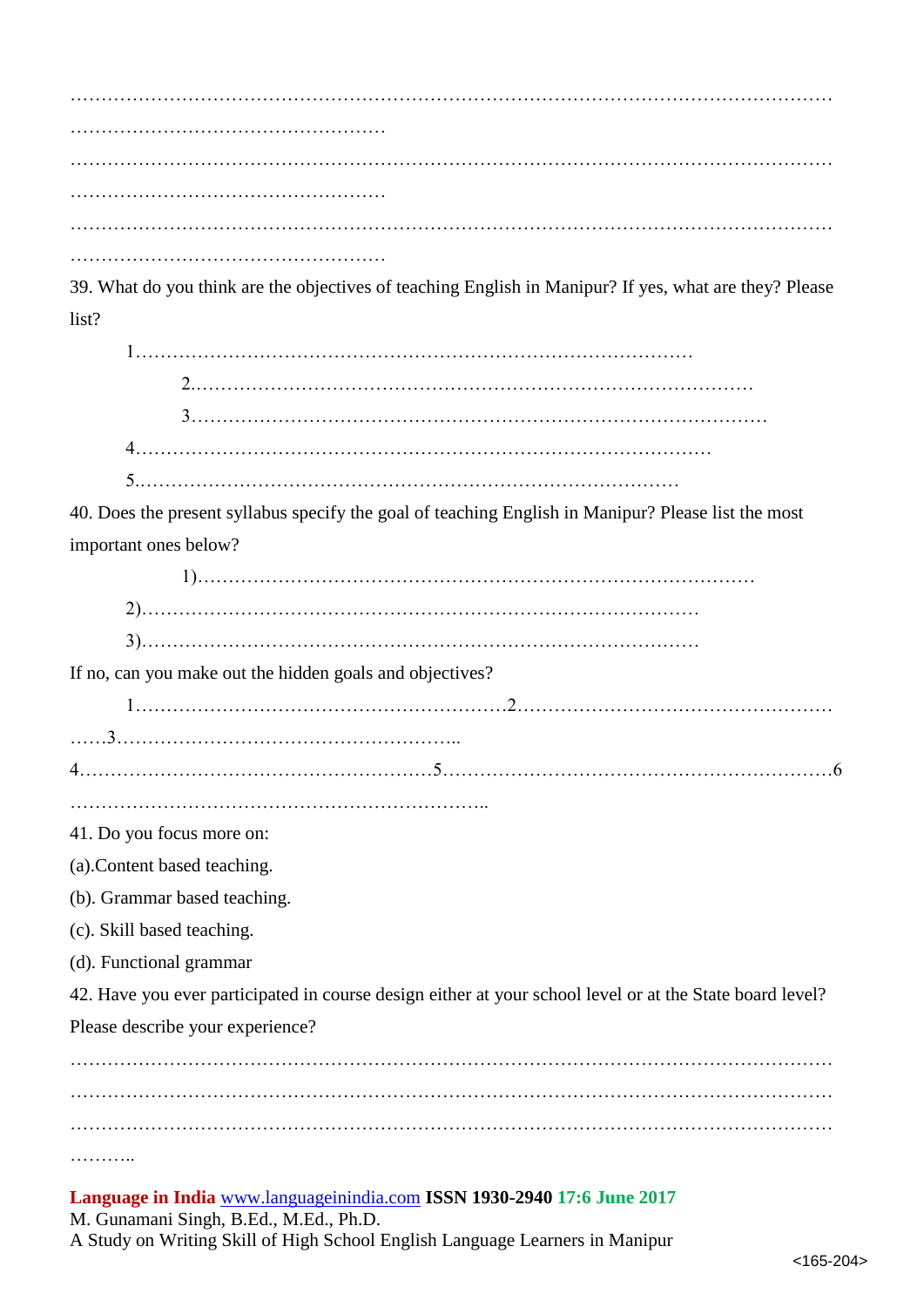43. Do you think that all the teachers must participate in the process of setting question design?

…………………………………………………………………………………………………………… …………………………………………………………………………………………………………… …………………………………………………………………………………………………………… ………… 44. How do you think that teachers can contribute course design? …………………………………………………………………………………………………………… ………………………………………………………………………………………………..…………… …………………………………………………………………………………………………………… ………

45. Have you read "minimal levels of learning "the publications by NCERT, New Delhi?

a) YES ………………………………………………………………….. b) NO ……………………………………………………………………… 46. If yes, what are the minimal level of English from class (I) to (VIII), Please write a few minimal

level of learning in school? …………………………………………………………………………………………………………… …………………………………………………………………………………………………………… …………………………………………………………………………………………………………… ………

47. Do you know the competency base teaching learning based on this minimal level of learning?

(a)YES ………………………………………………………………. (B) NO

…………………………………………………………………………….

48. Have you ever attended any short term or long term orientation programmes of English language teaching methodology organized by SCERT or any other agencies?

(a) YES …………………………………………………………. (B) NO …………………………………………………………………………

49. How do you teach listening, speaking, reading and writing skill in your school?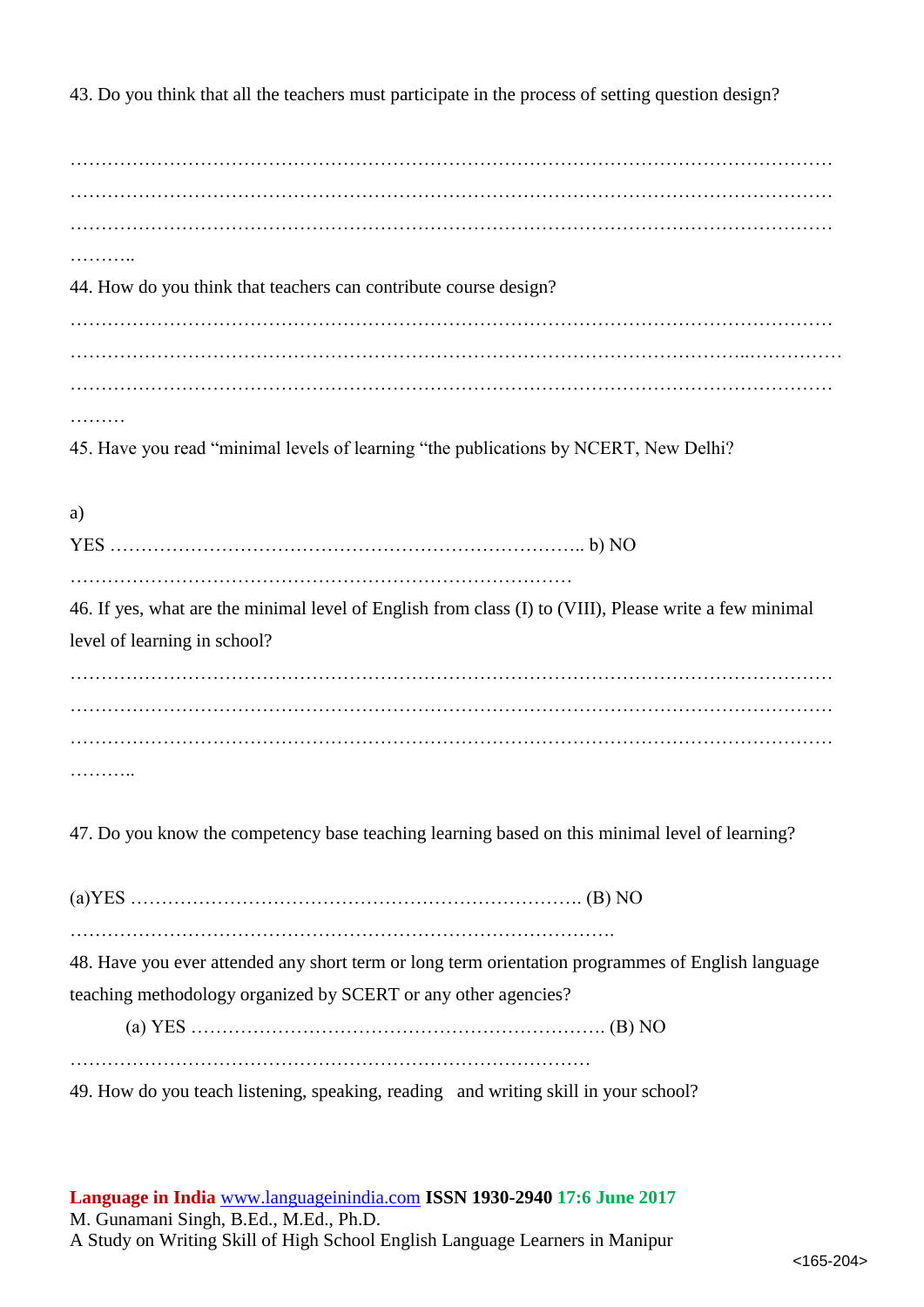…………………………………………………………………………………………………………… …………………………………………………………………………………………………………… …………………………………………………………………………………………………………… …….............................................................................................................................................................. ......................................

50. Do you take up any approaches and methods to develop these skills among the children and the students in the class?

(a) Yes …………………………………………………………… (b) No

……………………………………………………………………………………….

51. If yes, what are those approaches, methods and techniques you employ in the classroom?

…………………………………………………………………………………………………………… …………………………………………………………………………………………………………… …………………………………………………………………………………………………………… …………………………………………………………………………………………………………… ……………………………………………………………………..

52. How do you evaluate the students' listening, speaking, reading, and writing skills?

…………………………………………………………………………………………………………… …………………………………………………………………………………………………………… . The contract of the contract of the contract of the contract of the contract of the contract of the contract of the contract of the contract of the contract of the contract of the contract of the contract of the contrac ……………………………………………………………………………………………………………

……………………………………………………………………….

53. Do you have any pattern of evaluation from Standard I to Standard VII1? If so, what are the patterns from Standard I to Standard V and from Standard VI to VIII?

(A) Yes……………………………………………………………………

(B) No……………………………………………………………………………….

……………………………………………………………………………………………………………

………………………………………………………………..

If yes, what are the patterns of evaluation for each class right from the beginning of Standard I to Standard VIII?

…………………………………………………………………………………………………………… ……………………………………………………………………………………………………………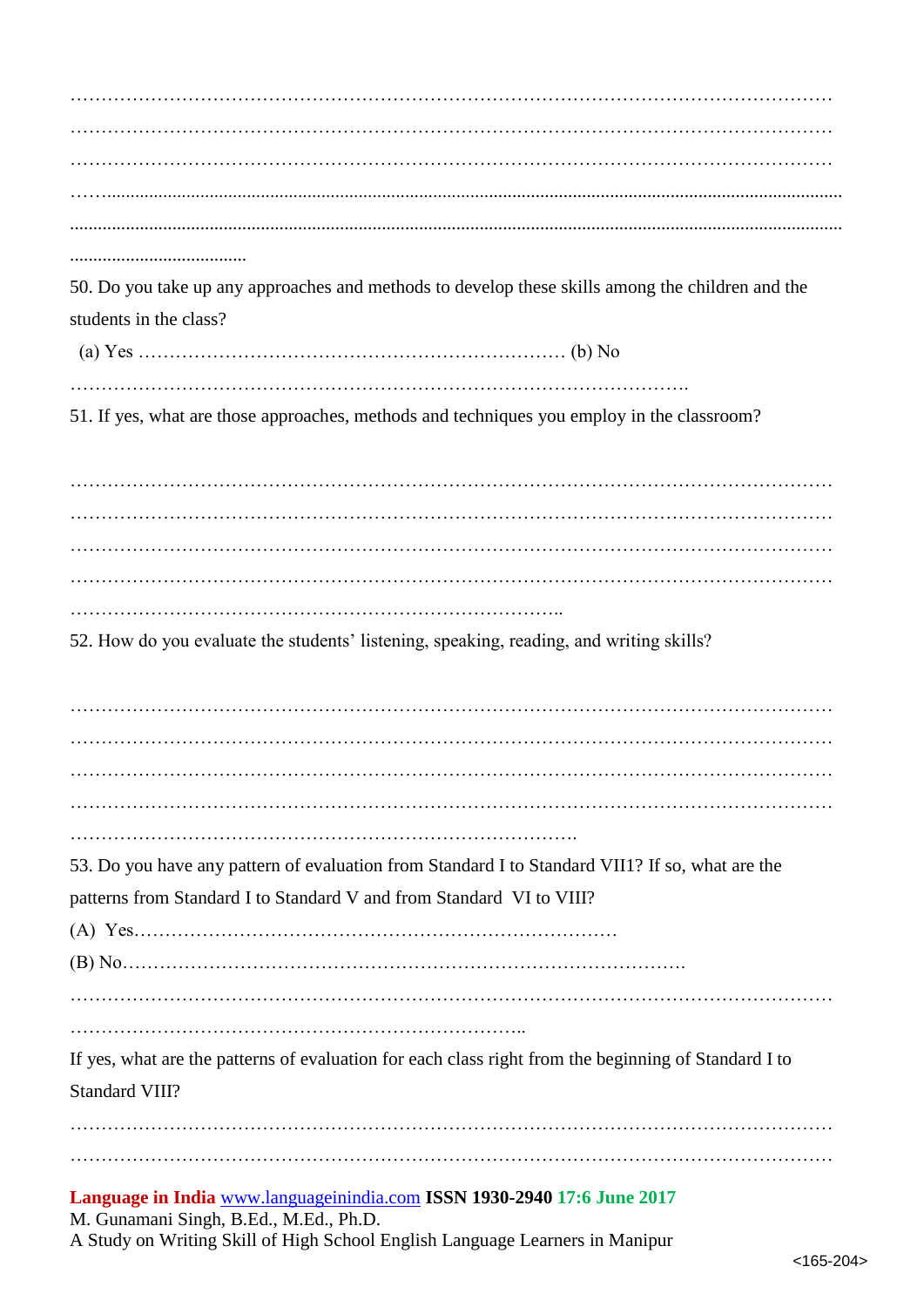…………………………………………………………………………………………………………… …………………………………………………………………………………………………………… ……………………………………………………………………… 54. How do you evaluate for the whole syllabus of English? …………………………………………………………………………………………………………… …………………………………………………………………………………………………………… . The contract of the contract of the contract of the contract of the contract of the contract of the contract of the contract of the contract of the contract of the contract of the contract of the contract of the contrac …………………………………………………………………………………………………………… 55. How many marks do you set questions for the whole syllabus? (i) 100 (ii) 200. If it is 100 marks, what are the components in the questions and tick these in the given components. (i). Grammar (ii) listening skill (iii) Speaking skill (iv) Reading skill (v) Writing skill (vi) Functional grammar How do you distribute marks? 56. If you are not satisfied with the achievement of the students in a period of 45 minutes, what do you do? …………………………………………………………………………………………………………… …………………………………………………………………………………………………………… . . . . . . . . . . 57. How many minutes do you spare for evaluation in a class period? …………………………………………………………………………………………………… …………………………………………………………………………………………………………… …………………………………………………………………………………………………………… ……………….. Suppose there are 90 students in a class. Are you able to evaluate all the 90 students within the time kept for evaluation? (A) YES …………………………………………………… (B) NO ……………………………………………………………… 58. If yes, what techniques or strategies do you adopt? Please elaborate the techniques or strategies. ……………………………………………………………………………………………………………

……………………………………………………………………………………………………………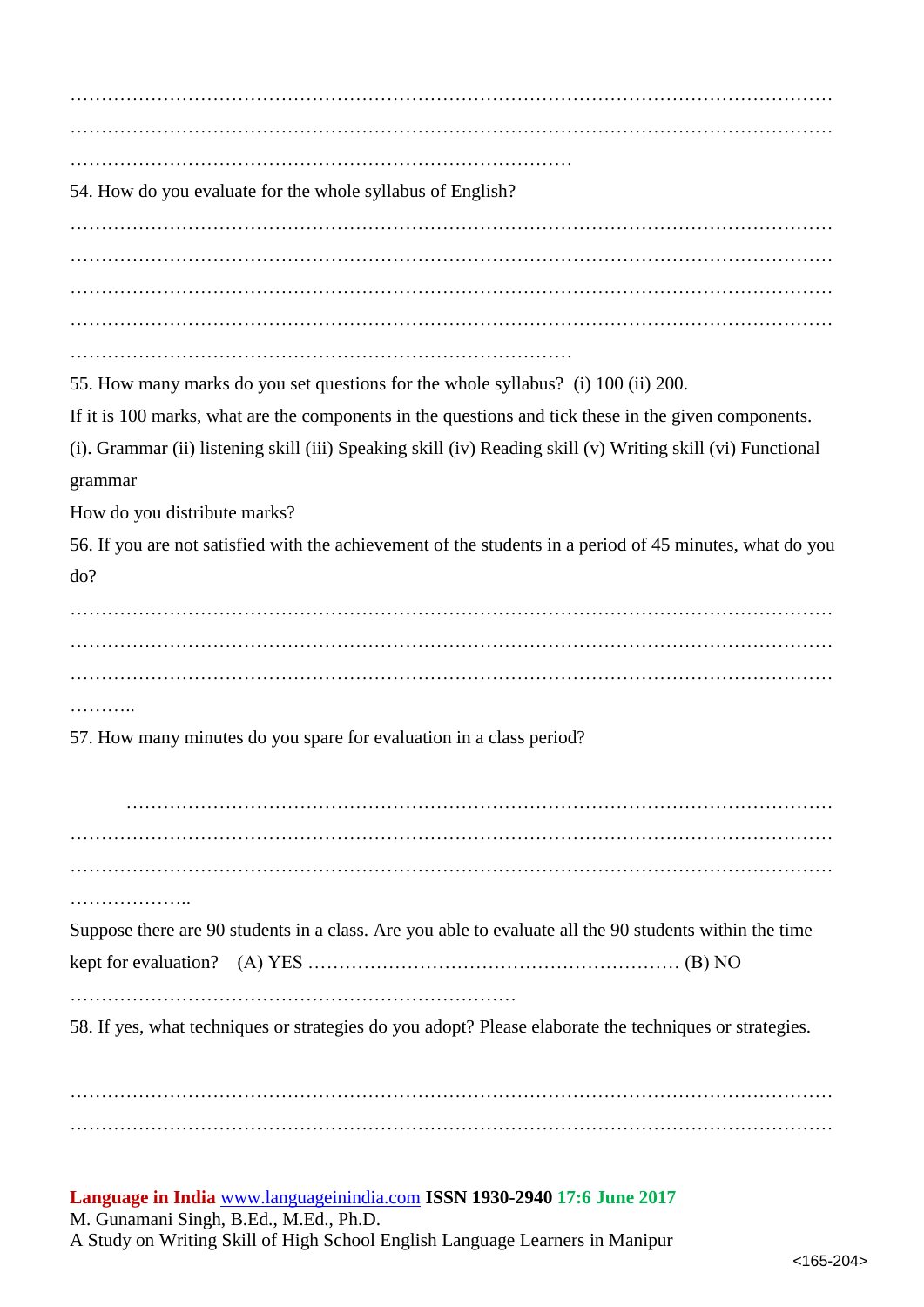| 59. Do you motivate them sometime? |
|------------------------------------|
|                                    |
|                                    |
| If yes, how do you motivate them?  |
|                                    |
|                                    |
|                                    |
|                                    |

**SECTION 5**

…………………

| 60. So, you have a system of Continuous and Comprehensive Evaluation? If yes, please, specify.     |
|----------------------------------------------------------------------------------------------------|
|                                                                                                    |
|                                                                                                    |
|                                                                                                    |
| 61. Does your school conduct different term-wise examinations? Please specify the frequency?       |
|                                                                                                    |
|                                                                                                    |
| 62. Who sets the question paper for these term examination?                                        |
|                                                                                                    |
|                                                                                                    |
|                                                                                                    |
|                                                                                                    |
|                                                                                                    |
| 63. Do you think that question papers are systematically and scientifically prepared? If yes, how? |
|                                                                                                    |

…………………………………………………………………………………………………………… ……………………………………………………………………………………………………………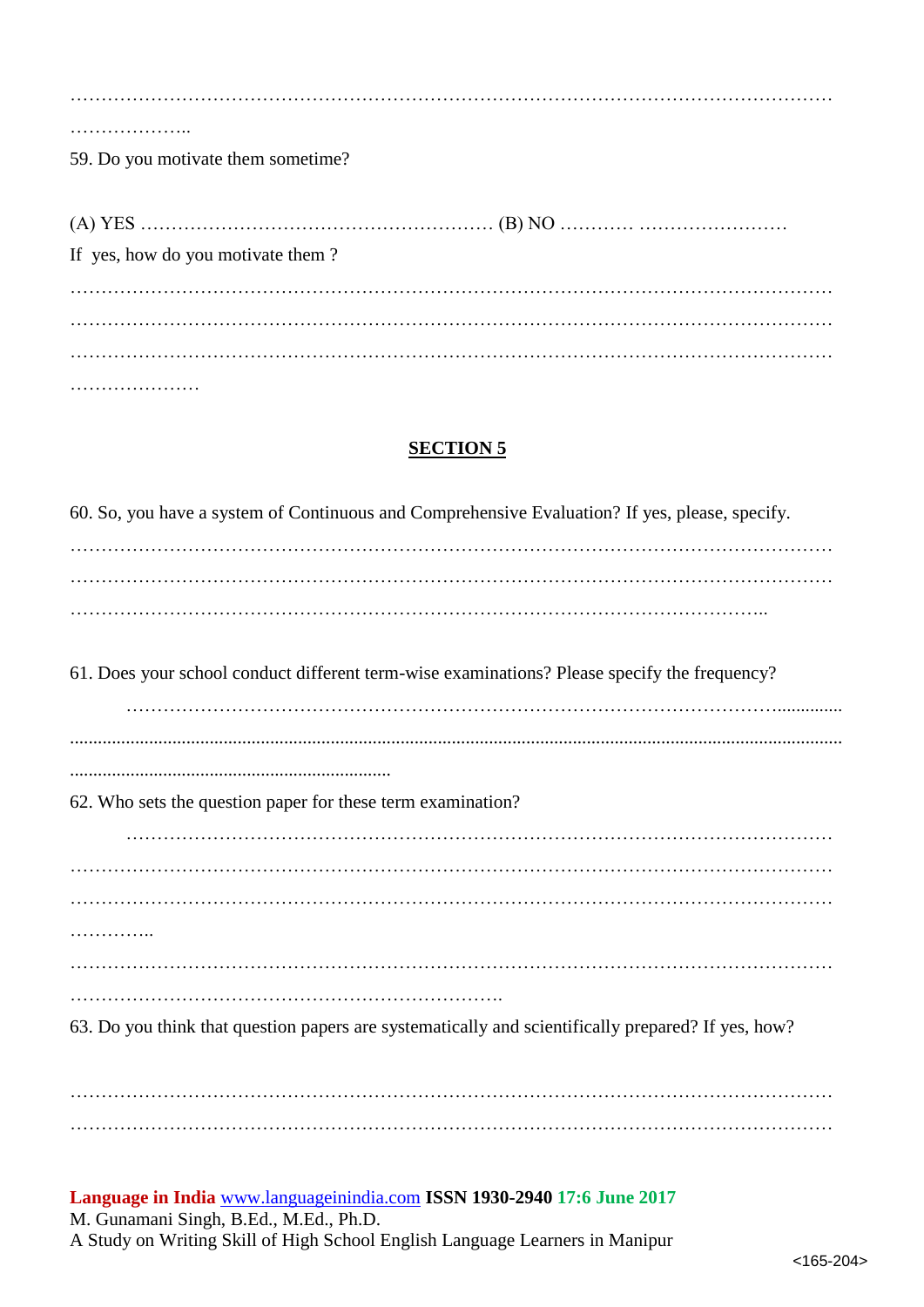. . . . . . . . . . . . . . . . . If no, how? 64. Have you ever participated in setting papers for the Manipur Board? If yes, please describe your experience? 65. If no, what is the reason? 

# **SECTION-6**

66. Are you aware of different teaching methods?

67. Can you list the methods you know something about? If no, why?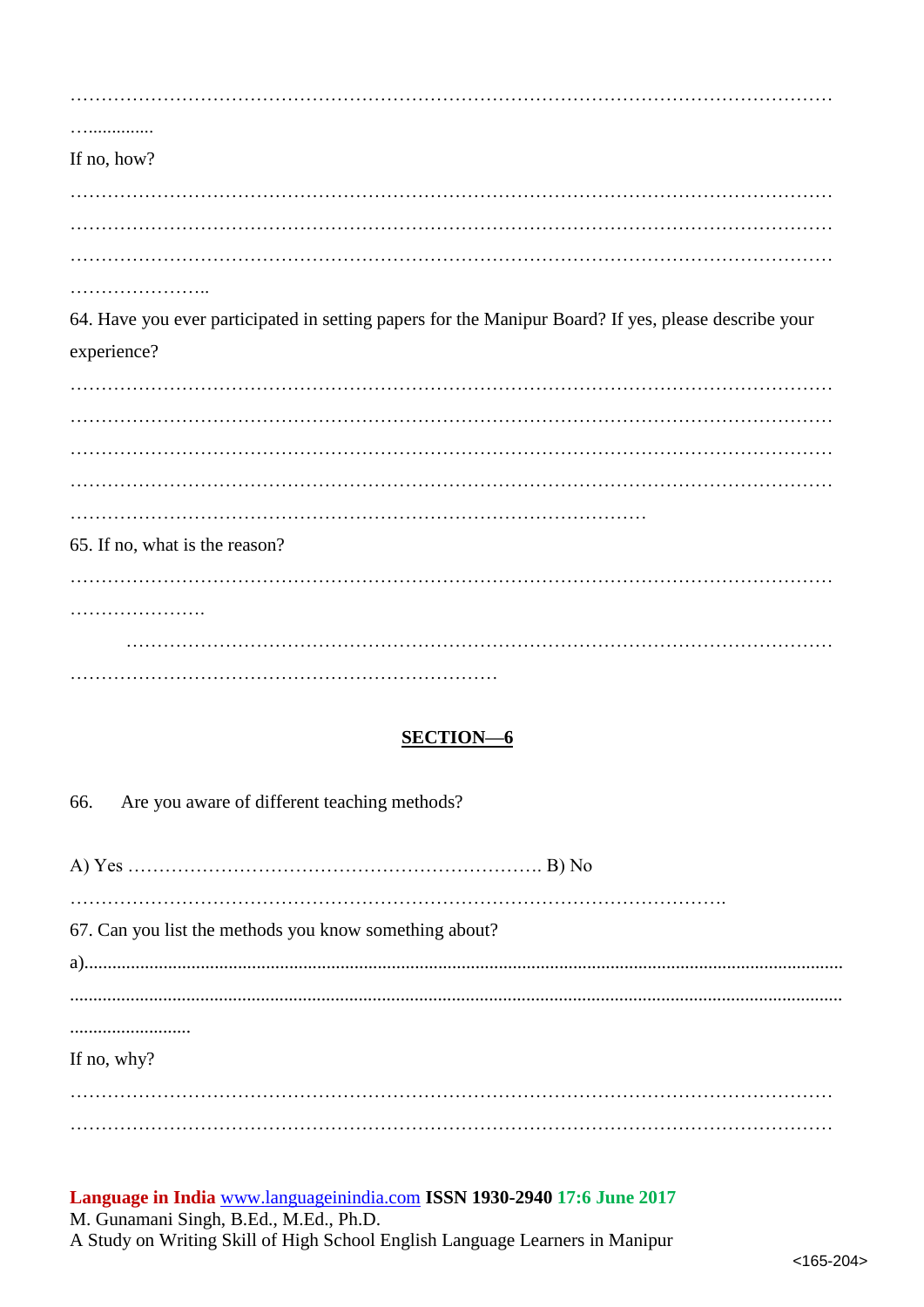| 68. Do you think your classroom practice conforms to particulars methods?                                         |
|-------------------------------------------------------------------------------------------------------------------|
|                                                                                                                   |
|                                                                                                                   |
| Which one?                                                                                                        |
|                                                                                                                   |
|                                                                                                                   |
|                                                                                                                   |
|                                                                                                                   |
|                                                                                                                   |
| 69. How would you describe your classroom teaching methods?                                                       |
|                                                                                                                   |
|                                                                                                                   |
|                                                                                                                   |
| .                                                                                                                 |
| 70. What you think should be the ideal approach for teaching English in Manipur?                                  |
|                                                                                                                   |
|                                                                                                                   |
|                                                                                                                   |
|                                                                                                                   |
|                                                                                                                   |
| 71. Has this approach been adopted by you and your colleagues? If yes, how do you go about?                       |
|                                                                                                                   |
|                                                                                                                   |
| If no, why?                                                                                                       |
|                                                                                                                   |
|                                                                                                                   |
|                                                                                                                   |
| 72: Have you read NCF-2005?. Yes or No. If yes, elaborate in two or three sentences about the ways of             |
| teaching mentioned in NCF-2005.                                                                                   |
|                                                                                                                   |
|                                                                                                                   |
|                                                                                                                   |
|                                                                                                                   |
|                                                                                                                   |
| Language in India www.languageinindia.com ISSN 1930-2940 17:6 June 2017<br>M. Gunamani Singh, B.Ed., M.Ed., Ph.D. |

A Study on Writing Skill of High School English Language Learners in Manipur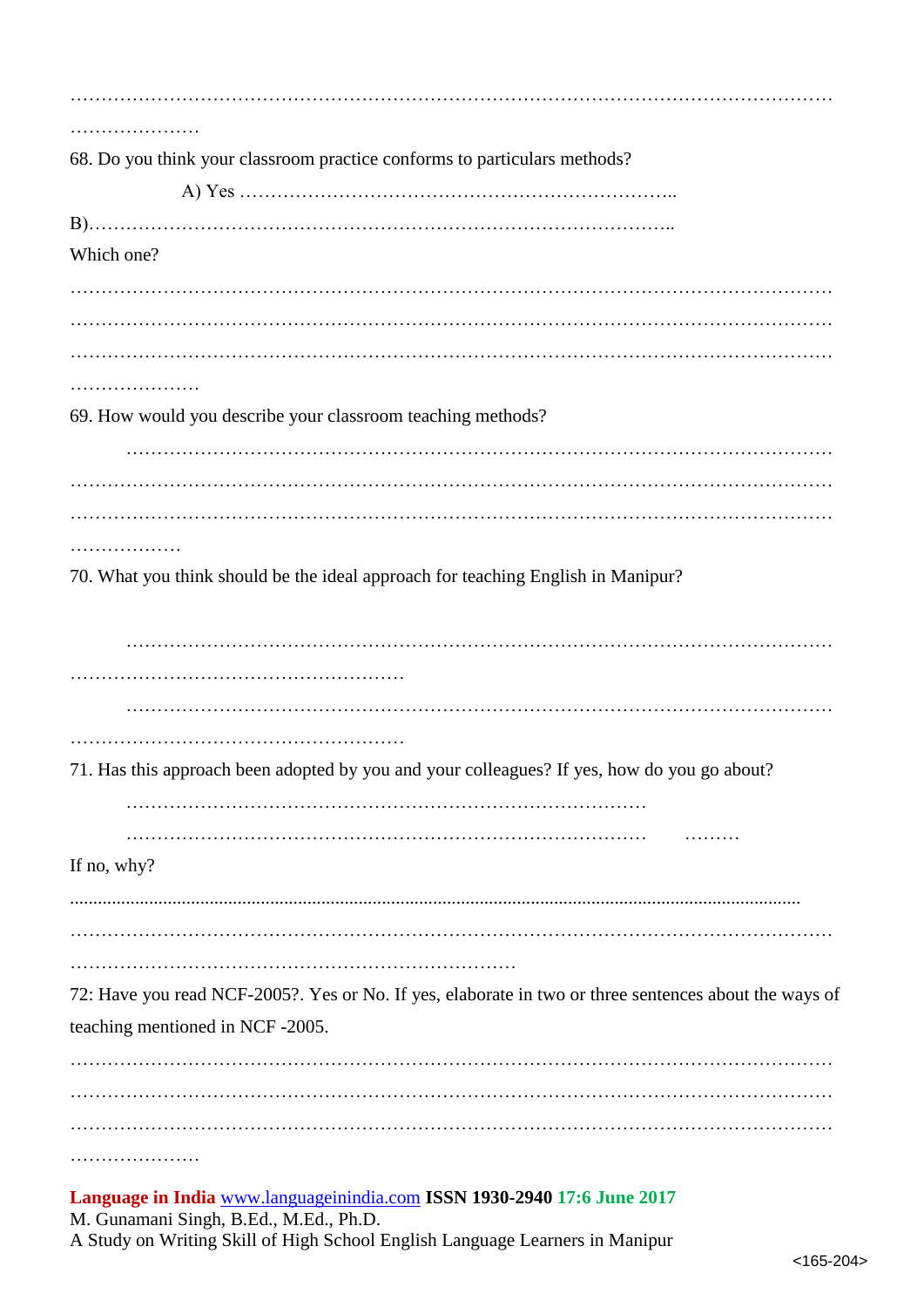73: Do you know Constructivist Approach to Teaching ? Yes or No. If yes, please elaborate the ways of teaching the approach in your school. …………………………………………………………………………………………………………… ………………………………………………………………. …………………………………………………………………………………………………………… ………………………………………………………………. 74: Do you know any new skill catering method or approaches Yes or No. If yes, please elaborate them in two or three sentences. …………………………………………………………………………………………………………… ……………………………………………………………… …………………………………………………………………………………………………………… ……………………………………………………………… 75. Do you teach students to develop reading skill in the class.? If yes, please mention any approach or method and elaborate any one of them about how you teach it in the class? …………………………………………………………………………………………………………… ……………………………………………………………… …………………………………………………………………………………………………………… ………………………………………………………………. 76. Do you organize any activity for children to learn reading skill in the class? Yes or No. If yes, please elaborate how you organize them in the class. …………………………………………………………………………………………………………… ……………………………………………………………. …………………………………………………………………………………………………………… ……………………………………………………………. 77. Do you teach based on MLL (Minimum Level of Learning)? Yes or No. If yes, elaborate them. …………………………………………………………………………………………………………… ……………………………………………………………. …………………………………………………………………………………………………………… ……………………………………………………………. 78. Do you assess students on the basis of question design or Blue print? Yes or No. If yes, how many marks were allotted to reading skill in your question-setting with 100 marks? ……………………………………………………………………………………………………………

…………………………………………………………….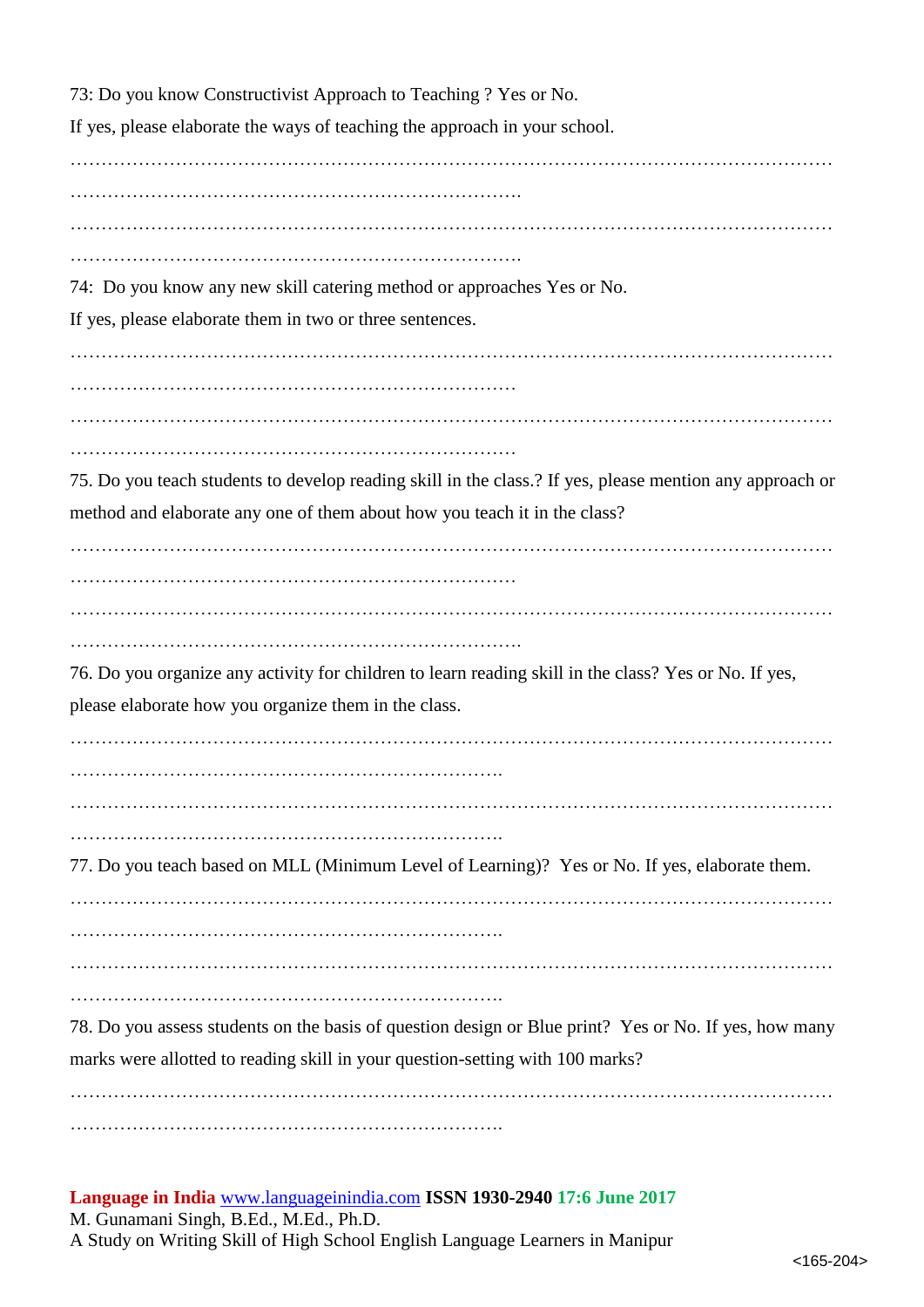| 79. Do you assess children based on the objective of teaching? Yes or No. If yes, please elaborate how<br>you do you assess?      |
|-----------------------------------------------------------------------------------------------------------------------------------|
|                                                                                                                                   |
| 80. Do you take up any group activity based teaching to develop reading skill? Yes or No, If yes,<br>elaborate how you take up.   |
|                                                                                                                                   |
| 81. Do you know how to develop question design? Yes or No. If yes, how much you emphasize on<br>reading skill in question design. |
|                                                                                                                                   |
| 82. Do you ask children questions in the class? Yes or No. If yes, mention the types of questions<br>giving                       |
| .<br>83. Do you know how many levels of questions are there in questioning? Yes or No. If yes, please<br>mention the              |
| .                                                                                                                                 |
| 84. Do you teach students reading skill through only tests ? Yes or NO. If not, how do you teach them?                            |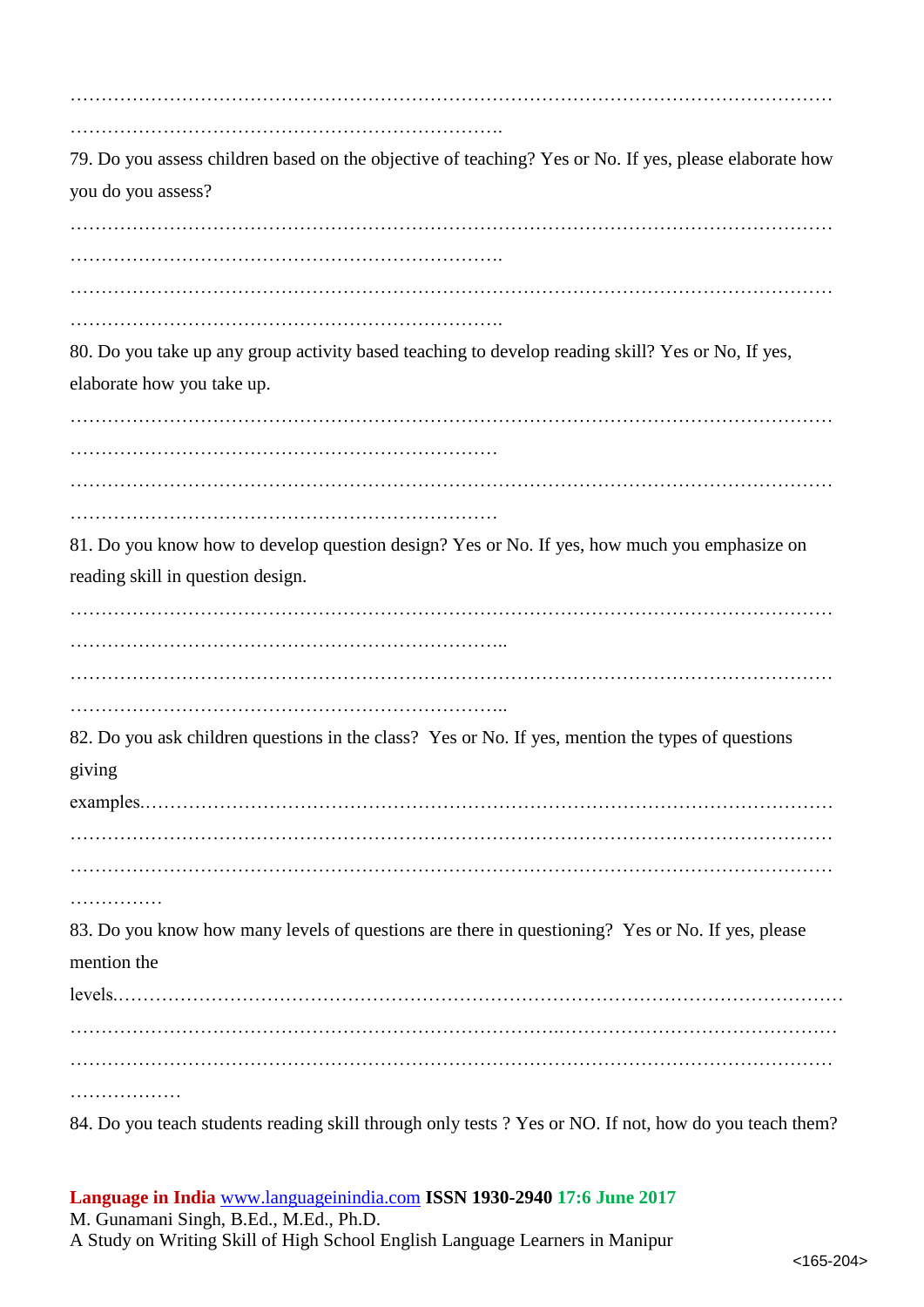…………………………………………………………………………………………………………… …………………………………………………………. 85. Do you assess reading skill in the class? Yes or No. If yes, mention how you assess the students. …………………………………………………………………………………………………………… 86. Do you implement CCE in your school? Yes or No. If yes, please, mention a few steps how you implement CCE. …………………………………………………………………………………………………………… …………………………………………………………. …………………………………………………………………………………………………………… …………………………………………………………. 87. Do you take up any new or innovative practice to develop reading skill ? Yes or No. If yes, elaborate them? …………………………………………………………………………………………………………… …………………………………………………………… …………………………………………………………………………………………………………… …………………………………………………………….. 88. Do you elaborate your teaching again and again? Yes or No. If not, how do you teach? …………………………………………………………………………………………………………… ………………………………………………………. 89. Do you repeat your teaching? Yes or No. If not, what approaches do you employ? …………………………………………………………………………………………………………… ……………………………………………………… 90. Do you teach children by reading the text book and asking questions ? Yes or No. If no, how you teach them? …………………………………………………………………………………………………………… …………………………………………….. 91. How do you teach reading skill in the class? Please, elaborate your teaching. …………………………………………………………………………………………………………… ……………………………………………………… 92. Do you teach the content of English text book. Yes or No. …………………………………………………………………………………………………………… ………………………………………………………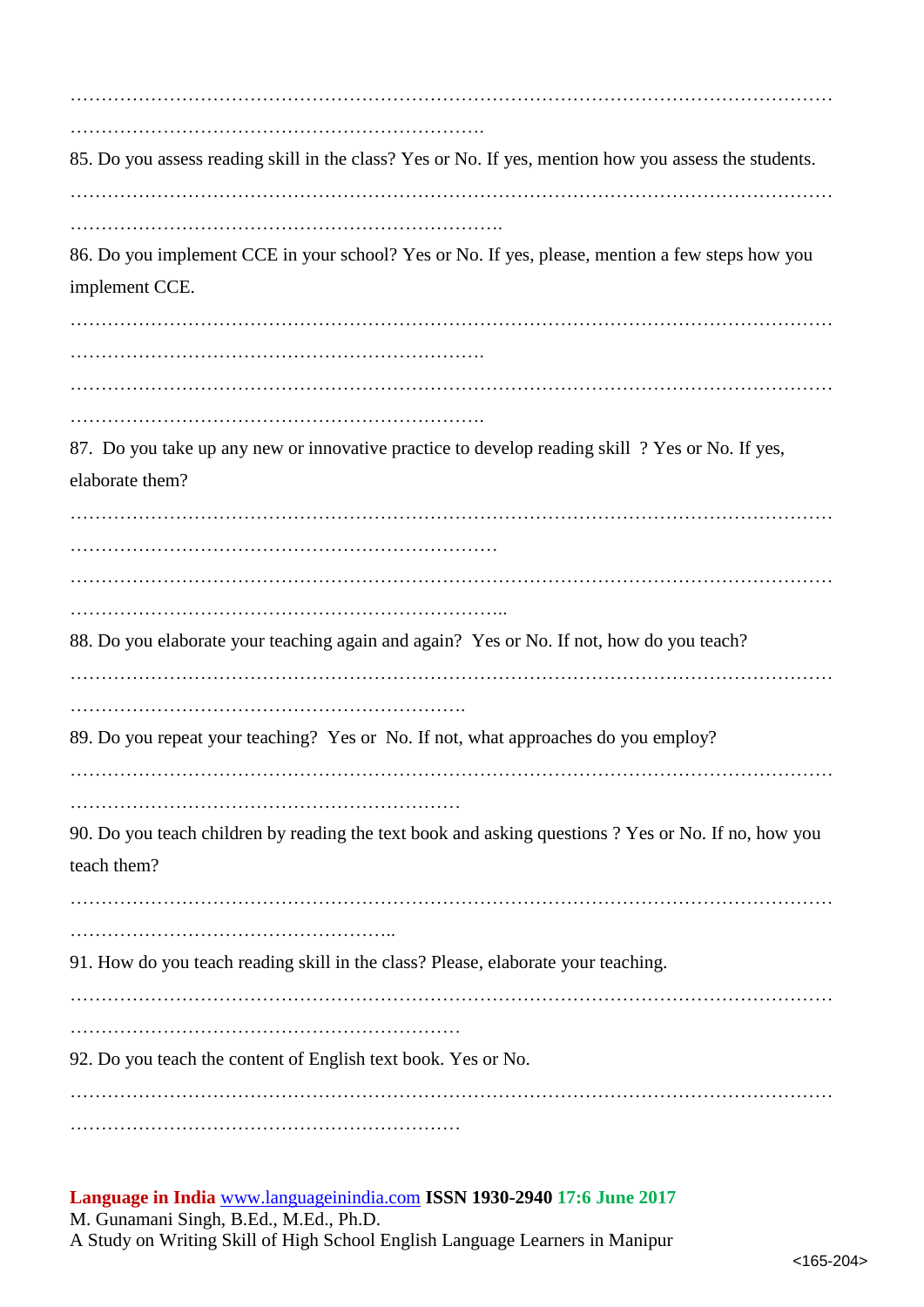**Language in India** [www.languageinindia.com](http://www.languageinindia.com/) **ISSN 1930-2940 17:6 June 2017** M. Gunamani Singh, B.Ed., M.Ed., Ph.D. 93. Do you go beyond the content of the text? Yes or No. If yes, please mention how you go beyond the content of the text. …………………………………………………………………………………………………………… ……………………………………………………… 94. Do you assess the students from only textbook? Yes or No. if no, please write how do you assess them.  $\mathcal{L}^{\text{max}}_{\text{max}}$ ……………………………………………………… 95. Do you usually assess them based on the lesson in the text? …………………………………………………………………………………………………………… ……………………………………………………… …………………………………………………………………………………………………………… …………………………………………………….. 96. Do you ask students to review articles and journals written by eminent writers? Yes…………………………No………………….Sometimes…………………………. If yes, mention the name/s of article/s and journal/s. 97. What is your view about the articles? …………………………………………………………………………………………………………… ……………………………………………………………… …………………………………………………………………………………………………………… ……………………………………………………………… 98. Do you teach students by explaining again and again? Yes or NO. How many times? …………………………………………………………………………………………………………… ……………………………………………………………… 99. Do you discuss matters relating to classroom teaching with your students? If yes, Please give some examples? …………………………………………………………………………………………………………… …………………………………………………………………………………………………………… ………………………………………………………………………………………………….................. ...................................................................................................................................................................... ................ 100. Do you discuss your problems with teachers/colleagues? Yes……………………….......No……………………..sometime……………

A Study on Writing Skill of High School English Language Learners in Manipur